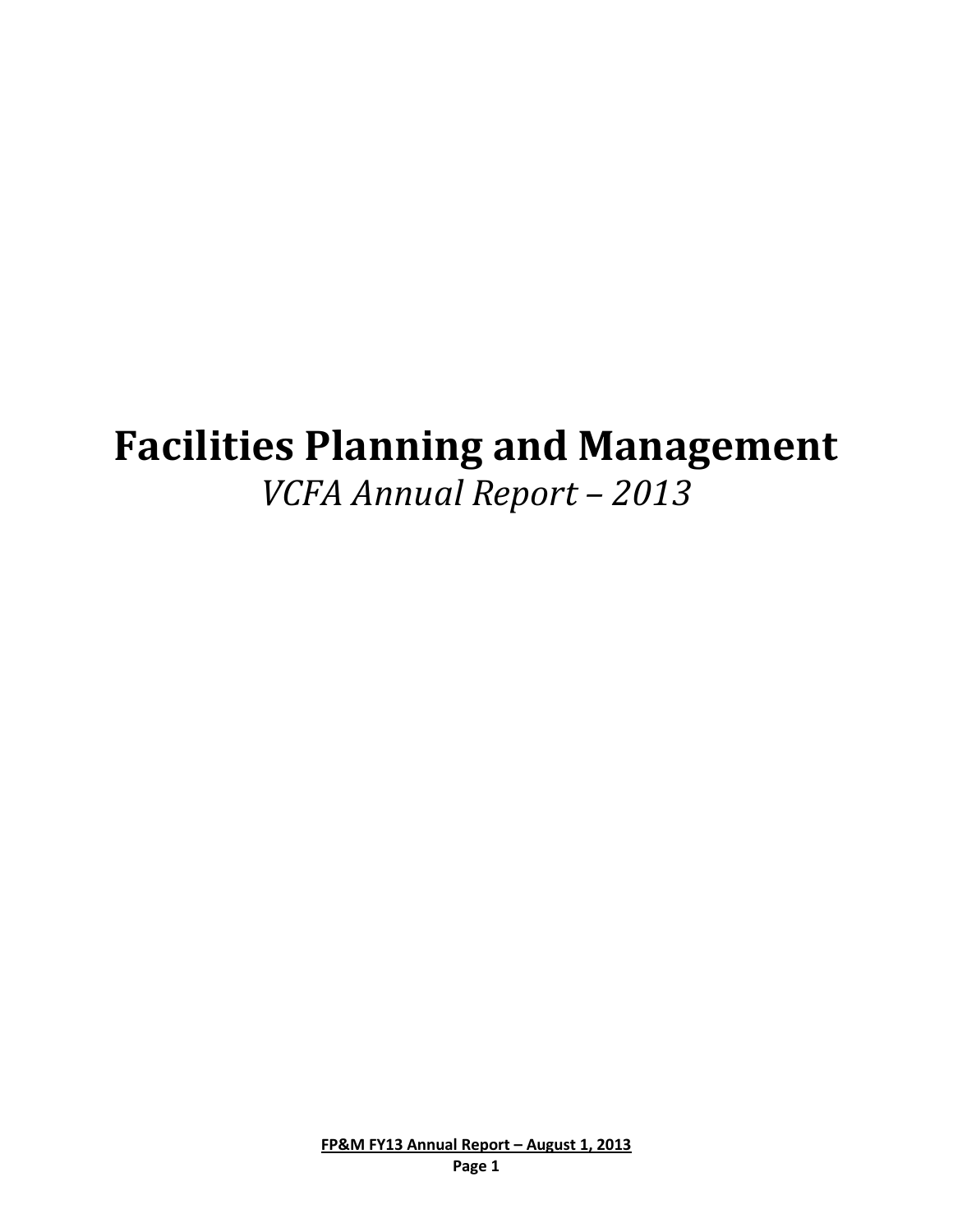# **Section 1: FP&M Summary Statement**

Facilities Planning and Management is a service organization, reporting to the Associate Vice Chancellor, Bill Elvey. The organization consists of seven core departments:

- Business and Staff Services
- Campus Planning and Landscape Architecture
- Capital Planning and Development
- Environment, Health and Safety
- Physical Plant
- Space Management Office
- Transportation Services

Under the guidance of Bill Elvey, Facilities Planning and Management staff developed new mission, vision and core value statements in 2013 which reflect the organization's commitment to excellence, engagement, inclusion and diversity.

**FP&M Mission:** Providing excellence in facilities and services for our university community.

**FP&M Vision:** An inclusive and diverse team, working together to provide exceptional service for our university community.

**FP&M Shared Values:** *Shared values guide how we behave toward our customers, coworkers and stakeholders.*

- We are People Centered by being inclusive, engaged, diverse and customer-focused.
- We promote **Stewardship** through sustainable, effective and efficient use of resources.
- We promote Integrity by building trust, respect and accountability.
- We support Innovation and Discovery through continuous learning and improvement.
- We promote Safety, ensuring a safe and healthy campus environment.

#### **Departments:**

#### **Business and Staff Services**

Business and Staff Services provides support services to all units of FP&M in the areas of budget and financial reporting, business operations and purchasing, human resources, and training and organizational development.

#### **Campus Planning and Landscape Architecture**

Campus Planning and Landscape Architecture works with faculty, staff, students and the surrounding urban community on physical planning issues, including implementation of the Campus Master Plan. Staff assist with the capital budgeting and infrastructure planning processes, assist with facility related ADA issues, design and manage landscape architecture projects, and serve as a liaison with municipal governments and adjacent neighborhoods.

#### **Capital Planning and Development**

The Department is responsible for identifying and developing capital programs and related policies and procedures to address the University's strategic, long-range physical planning needs. Staff oversee development of the biennial capital budget and serve as university representatives and project managers for the design of new facilities, additions, utility improvements and large scale remodeling projects.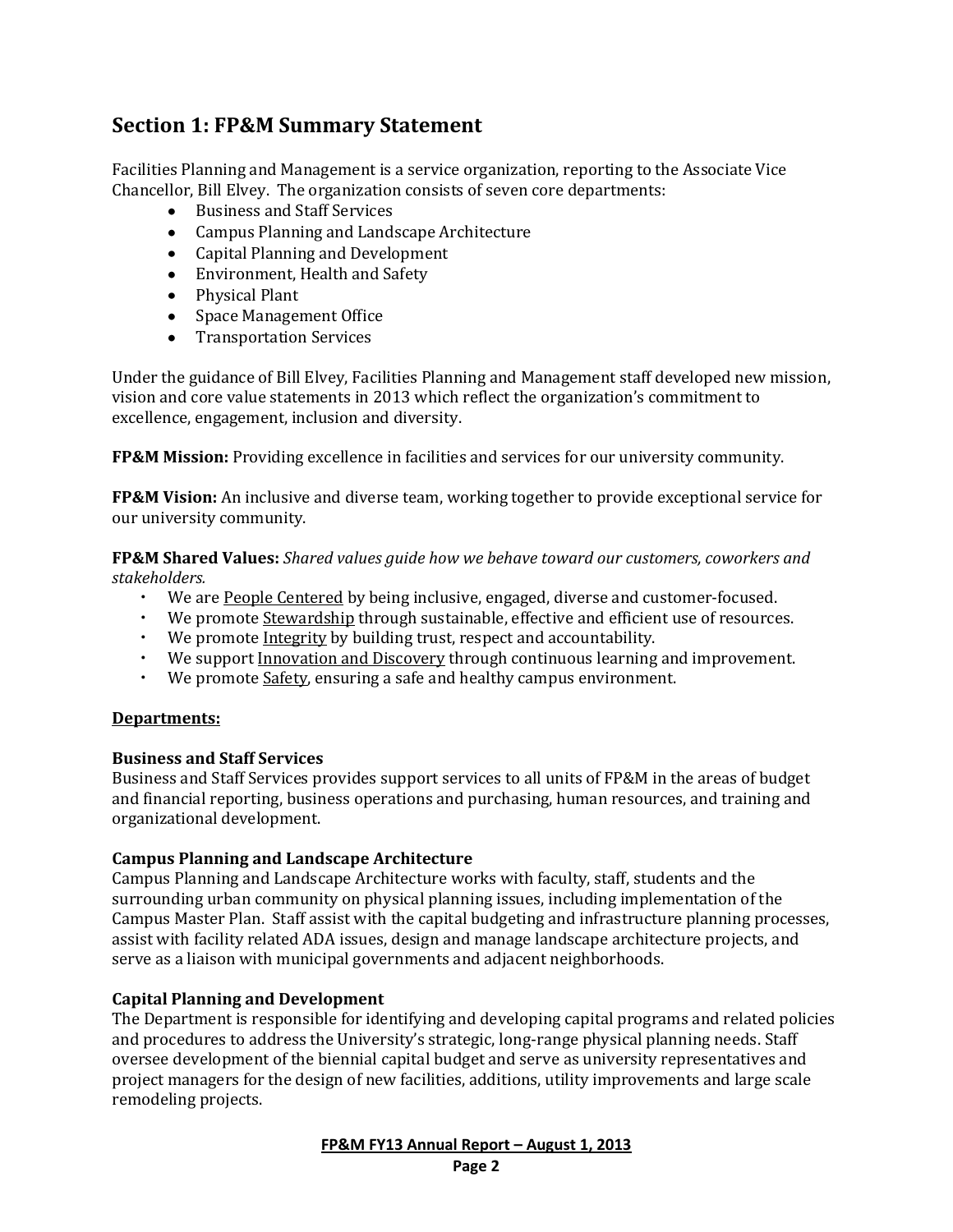#### **Environment, Health and Safety**

EHS professionals provide guidance, technical consultation and expertise to the campus community in the areas of biological, chemical, environmental, radiation, lake, fire and life safety, and occupational health.

#### **Physical Plant**

Physical Plant is responsible for the maintenance of campus buildings, vehicles, grounds and utilities. Design resources, construction trades and specialized facilities services are available for departmental requests and remodeling projects.

#### **Space Management Office**

The Space Management Office collects, maintains and analyzes information about University space use. The office coordinates the allocation and reassignment of existing space and participates in the planning for modified or new space. This includes providing appropriate office, laboratory or support space for research and instruction, as well as classroom environments for effective teaching and learning, and support services for use of multimedia classrooms. The office also provides support for leasing space, manages campus real estate transactions, and assists with space relocation for major remodeling projects.

#### **Transportation Services**

The Transportation Services Department is responsible for providing innovative transportation solutions that serve & support the University. The Department's objective is to sustain and strengthen our cutting edge transportation programs.

The goals and objectives listed in this report were identified by Facilities Planning and Management to support, and align with, the strategic priorities established by the Vice Chancellor for Finance and Administration. They reflect critical success factors for FP&M, or are associated with specific initiatives designed to improve the effectiveness and efficiency of FP&M services.

This annual report is organized in three sections:

Section 1: Division Summary

Section 2: VCFA Strategic Priorities

- Engagement, Inclusion and Diversity (EID)
- $\bullet$ Student Leadership Development
- Resource Stewardship Through Process Improvement  $\bullet$
- Section 3: FP&M Strategic and Operational Priorities

Section 4: Summary Chart of FP&M Strategic and Operational Priorities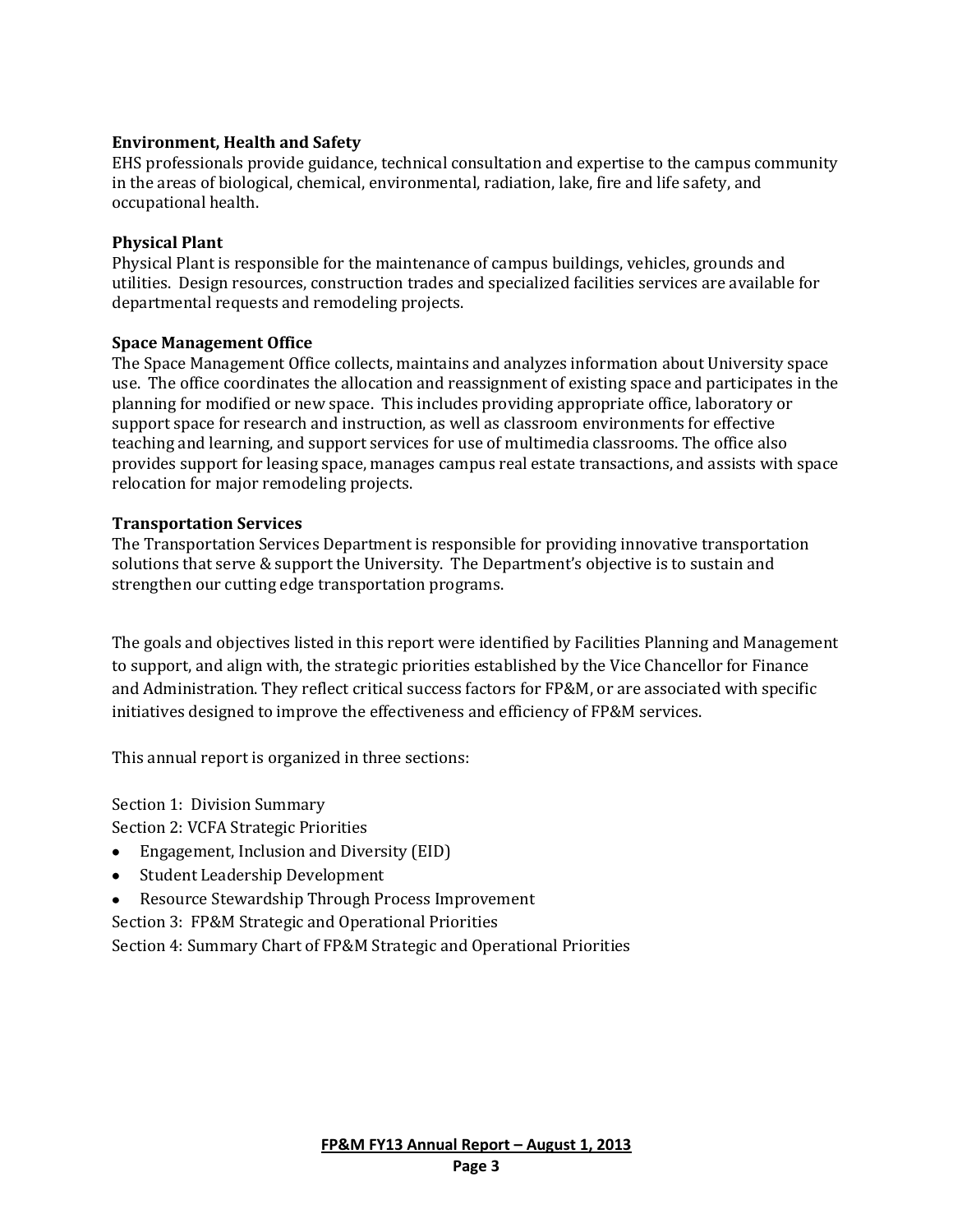# **Section 2: VCFA Strategic Priorities – Summary**

# **VCFA Strategic Priority 1: Engagement, Inclusion and Diversity (EID)**

#### *Baseline measure*

Baseline measures were drawn from the EID Survey completed in 2012.

#### *Targets*

- Targets for 2013 included: review and present FP&M EID Survey and Gender/Heritage data  $\bullet$ to senior management and the FP&M EID Team; identify themes/trends, develop an action plan to leverage diversity and improve inclusion and engagement in the workplace; review and present department level EID survey data to department staff; create department level EID Teams; draft department EID Plans.
- Moving forward, the overall target will be to increase favorable ratings in employee engagement by 5% and ratings related to diversity, inclusion and respect by 2%.

#### *Performance indicators*

- Although specific performance indicators were not established, activity-based indicators were defined as follows:
	- o Data Review
		- FP&M level data shared with directors, associate, assistant directors and FP&M EID Team– 100% complete.
		- Department level data reviewed and presented to department EID Teams 6 of 7 completed.
	- o EID Plan Development
		- **Themes, trends, key actions and phase 1 action plan developed for FP&M to** respond to areas of weakness identified in the FY12 EID Survey– 100% complete.
		- Department level EID Teams activated for 6 of 7 departments.
		- **•** Draft departmental plans submitted for approval to AVC for 4 of 7 departments.
	- o Plan Approval
		- **FP&M EID Draft Plan approved by AVC and Leadership Team 100%** complete.
		- **FP&M EID Draft Plan reviewed and approved by VCFA 100% complete.**
		- **Priorities established and EID Action Plan created July 1, 2013.**

#### *Risks and challenges*

- Risk Basing actions on survey data weighted toward the majority demographic which is primarily white male.
- Risk Achieving departmental success at the cost of FP&M success (i.e. initiatives must be coordinated across the organization).
- Risk Resource allocation and increasing demands results in the potential to overload/stress staff.
- Challenge Timing of initiative occurs at a time of significant change in FP&M leadership.
- Challenge Communicating, engaging within a diverse, complex, dispersed workforce of 1200 employees.
- Challenge Lack of clear, consistent mechanisms for two way communication across FP&M.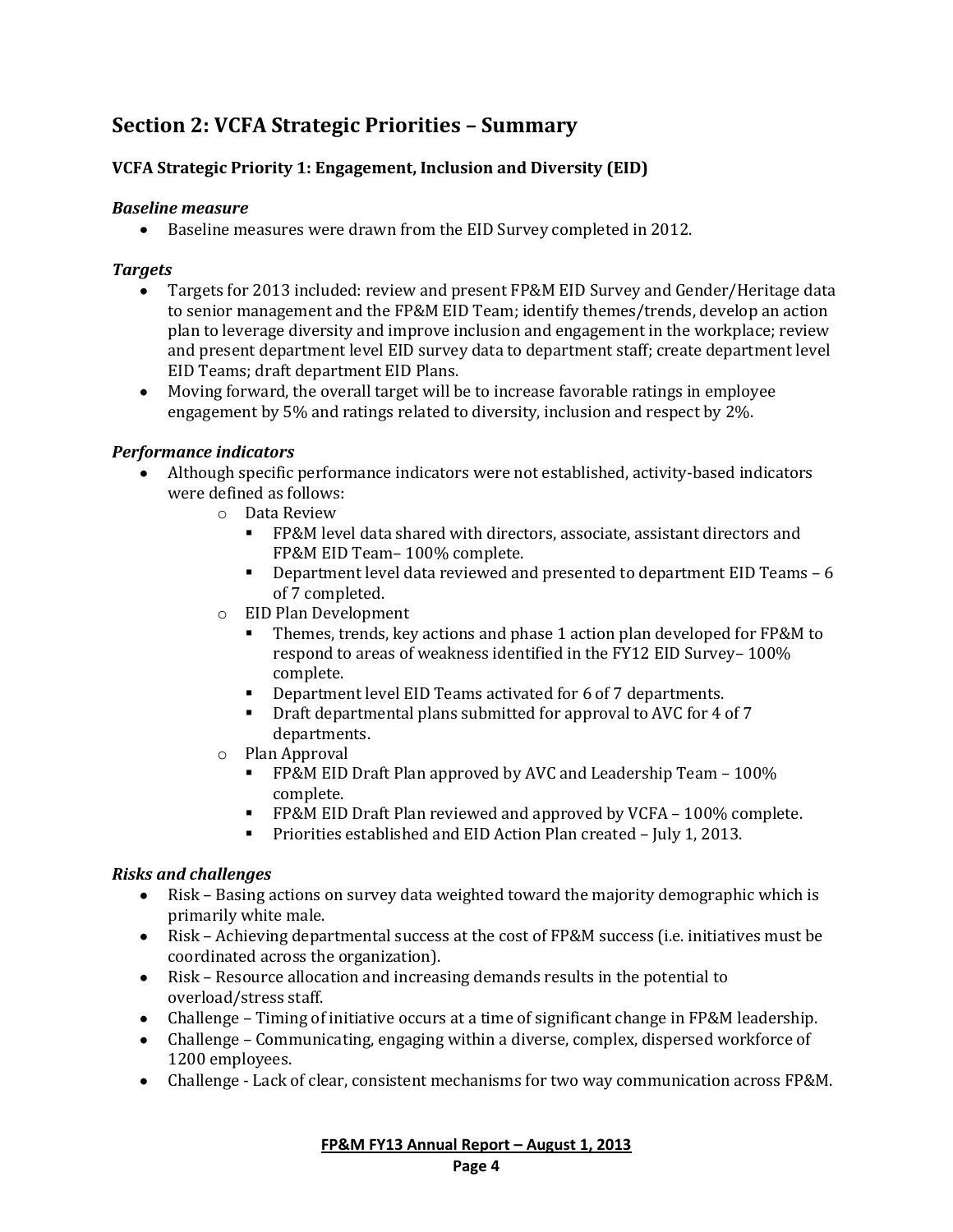# *Milestones accomplished*

- FP&M EID Team chartered and engaged January 2013.
- FP&M Mission, Vision and Core Value statements developed and finalized March 25, 2013.
- EID plan was reviewed and accepted by VCFA Bazzell April 23, 2013.
- FP&M EID Plan drafted, approved and shared with staff (6 of 7) June 2013.
- Priorities established and EID Action Plan drafted July 1, 2013.

#### *Barriers to success*

Delay of HR Design implementation to July 2015.  $\bullet$ 

# *Next steps and future opportunities; if target not met, action plan*

- FP&M EID Plan provides a phased approach to implementation:
	- o Specific tasks have been identified for the FP&M EID Team.
	- $\circ$  Time has been allocated to the weekly Leadership Team meeting to discuss EID.
- Best practices identified in departmental EID plans will be shared and efforts coordinated to clearly delineate a hierarchy of actions. For example, development/delivery of training will occur at the FP&M level; departments will manage department participation in training and assessment of effectiveness.
- Staff resource will be added during FY14 to lead development of communication tools (e.g. website, newsletter, FP&M 'marketing' material).
- Physical Plant at 800 staff is the most diverse department in terms of job types, demographics, work hours and work locations. Rob Lamppa became director in March 2013.
	- o Assistance has been requested in structuring a Physical Plant EID Team and developing a plan for communicating about EID:
		- Planning meetings with Elizabeth Fadell (Office of Quality Improvement)
	- o Discuss FP&M/ Physical Plant survey data, heritage/gender data and areas of focus with Physical Plant leadership and management teams.
	- o Develop charter for Physical Plant EID Team.
	- o Identify cross-department membership, chair, timeline, etc.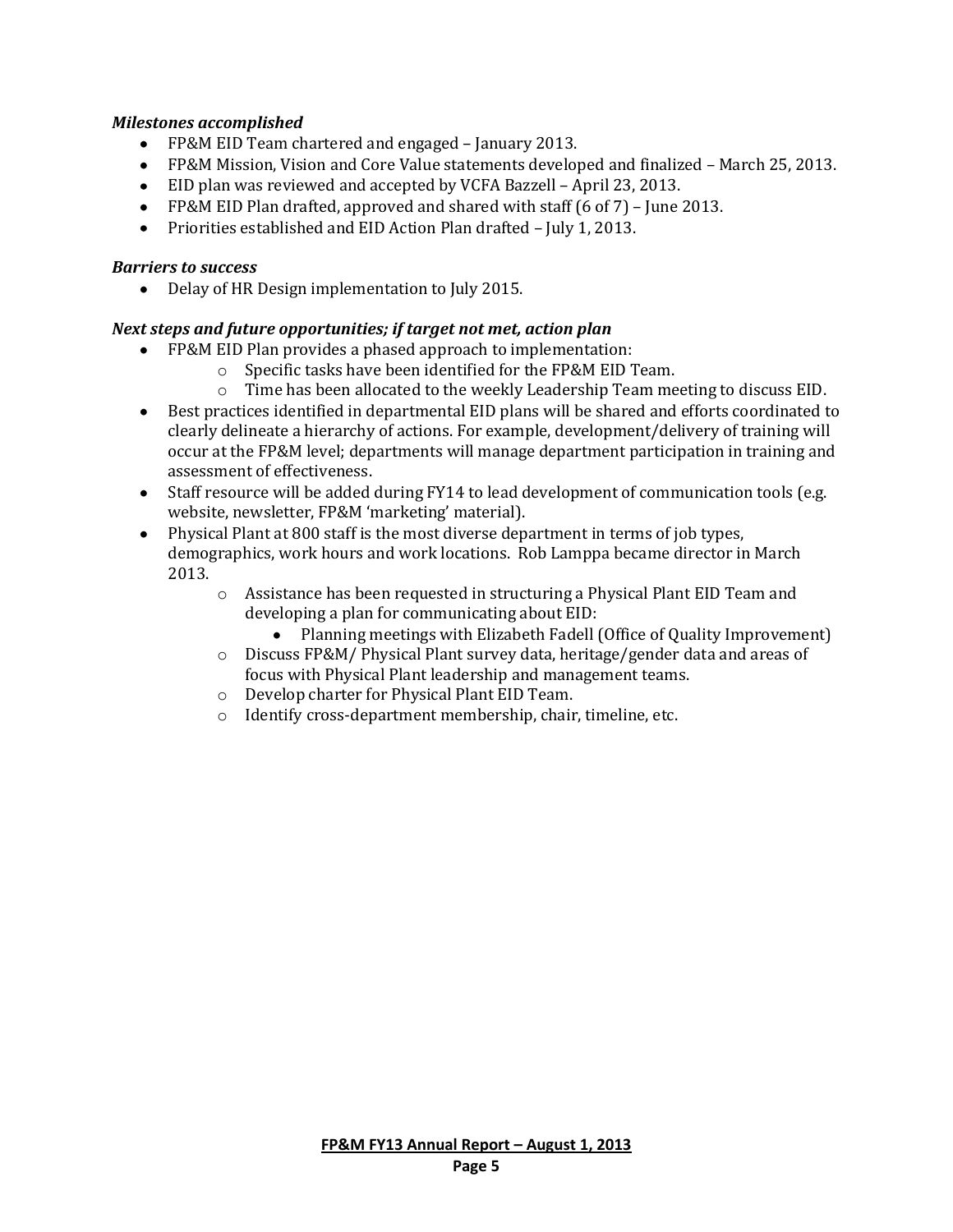# **VCFA Strategic Priority 2: Student Leadership Development**

#### *Baseline measure*

Defined baseline measurements were not established for FY13.

#### *Targets*

- Target included partnering with VCFA units to increase learning opportunities for students and supervisors of students.
	- $\circ$  FP&M (Shoko Miyagi) and the Wisconsin Union (Mary Hoddy) delivered training thru the Office of Human Resource Development, *Sometimes and Aspiring Supervisors,* which focuses on building communication and coaching skills.
	- o FP&M piloted *Proactive Communication* with a focus on interviewing skills for Capital Planning and Development and Campus Planning and Landscape Architecture students in January 2013. Based on student evaluations of the course this workshop will be incorporated into FP&M's WI GROW pilot.

#### *Performance indicator*

Customer satisfaction survey; survey of student participants in *Proactive Communication.*

#### *Risks and challenges*

- Challenge Scheduling training for students who join FP&M throughout the year and are dispersed across the organization.
- Challenge Developing action plans to baseline measurements that did not exist.

#### *Milestones accomplished*

- Designed and piloted training modules focusing on Proactive Communication January 2013.
- FP&M Leadership Team briefed on the WI GROW initiative.

#### *Barriers to success*

NA

#### *Next steps and future opportunities; if target not met, action plan*

Develop action plan, performance indicators concurrent and aligned with the WI Grow initiative.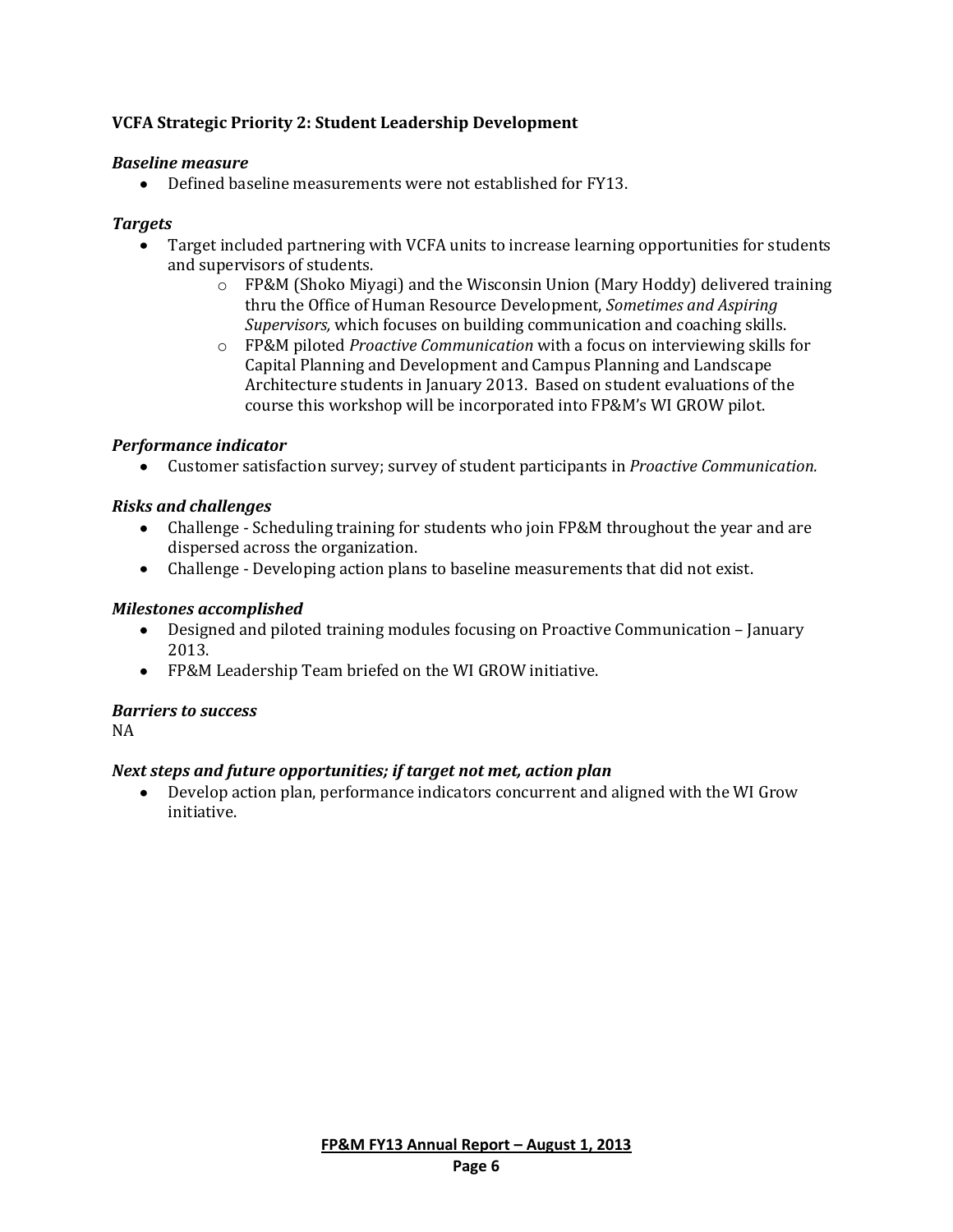# **VCFA Strategic Priority 3: Resource Stewardship Through Process Improvement**

# *Description*

In order to create a shared understanding of process improvement tools, additional FP&M staff were trained in Lean Six Sigma (LSS) and Kaizen methodologies. A number of staff gained additional experience through their participation on Administrative Excellence (AE) teams or Administrative Process Redesign (APR) teams. FP&M also identified performance metrics and began measuring the outcomes of strategic and operational objectives on a quarterly basis.

# *Baseline measure*

• Priorities but not baseline measurements were established for FY 13.

# *Targets*

- Participate on Administrative Excellence teams:
	- o Instructional Space Inventory Data (Space Management Office).
	- o Instructional Space Utilization Review (Space Management Office).
- Apply the APR methodology to process improvement:
	- o Campus Event Preparation (Transportation Services).
	- o EHS/UHS Occupational Health and Environmental Health Program alignment.
- Train additional staff in Lean Six Sigma (LSS) and Kaizen methodologies to heighten staff awareness of resource stewardship and codify approach to process improvement.
- Participate in the Facilities and Administration (F&A) Survey process.
- Create an inventory of FP&M process improvement efforts.

# *Performance Indicators*

- Number of staff trained in LSS and Kaizen.
- Number of staff participating on AE and/or APR teams.
- Number of processes identified for improvement.

#### *Risks and challenges*

- Risk Initiating process improvement efforts without first coordinating across the  $\bullet$ organization, developing a charter without clearly defined scope, roles, responsibilities and timeframe.
- Risk Resource allocation and increasing demands results in the potential to overload and increase stress on staff.
- Challenge Prevent execution of projects that do not provide strategic value to the FP&M.
- Challenge Improve processes and provide uninterrupted service while continuing to operate using existing (dysfunctional) processes.

#### *Milestones accomplished*

- Seventeen additional staff members participated in Lean Six Sigma training and six participated in Kaizen training.
- Two staff from the Space Management Office participated on the recently completed Administrative Excellence projects.
- Ten staff members were involved on the Campus Event Preparation project in Transportation Services.
- Three staff members participated on the EHS/UHS Occupational Health and Environmental Health Program project which resulted in a proposal to re-align functions to better serve the campus community.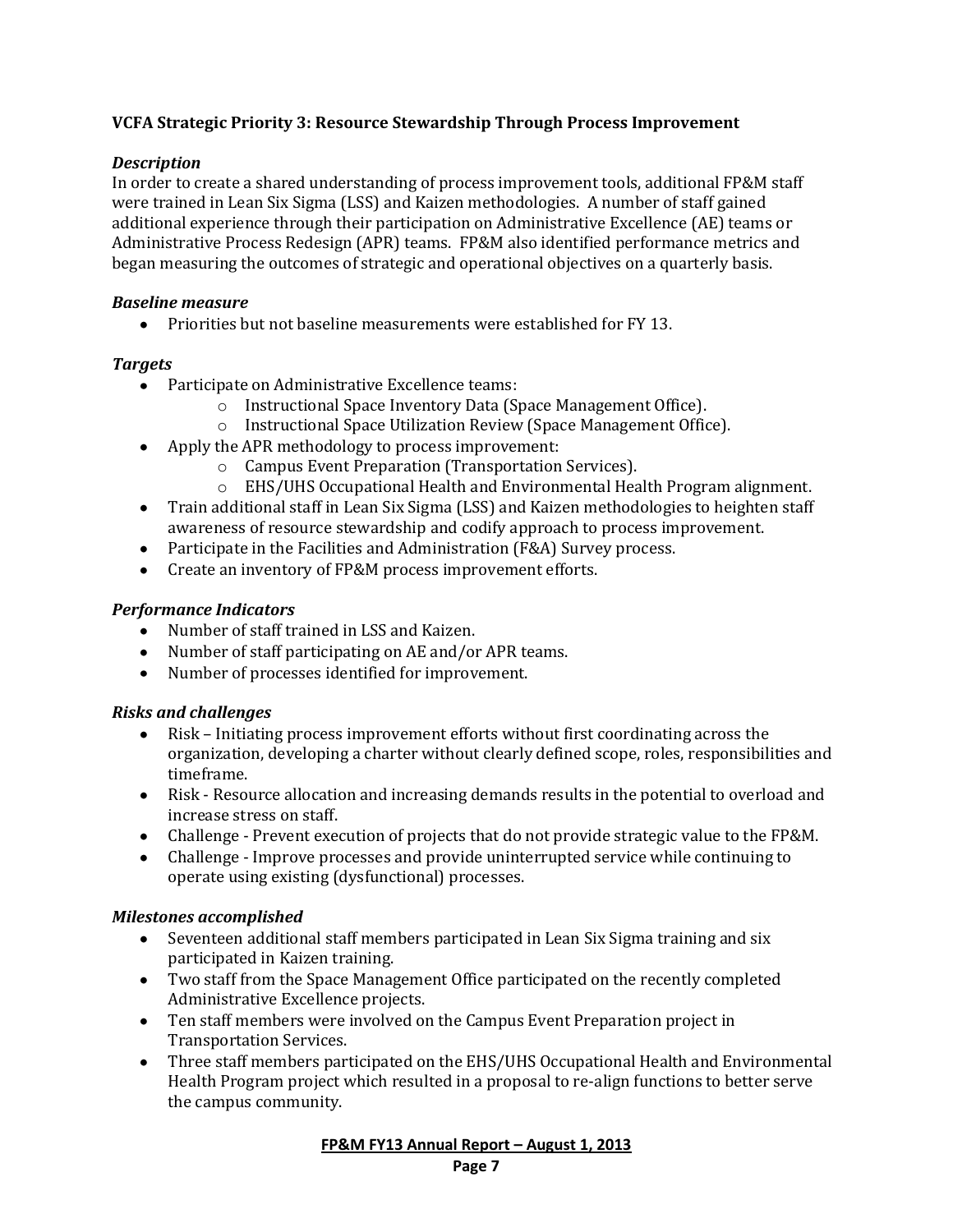- Two staff from FP&M Business Operations participated on the APR Cash Management Team.
- Created an inventory of complete (49), in process (53) and future (60) process improvement efforts.
- Transitioned to online completion of the F&A space survey in support of the university's indirect cost rate proposal.

# *Barriers to success*

NA

# *Next steps and future opportunities; if target not met, action plan*

- Process Improvement Inventory will be maintained and updated quarterly.
- Process improvement proposals will be chartered, resourced and approved by Leadership Team before moving to implementation. Team membership will consist of those trained in LSS.
- Once evaluation of F&A data is completed, access to data will be provided to schools/colleges for management and analytical purposes.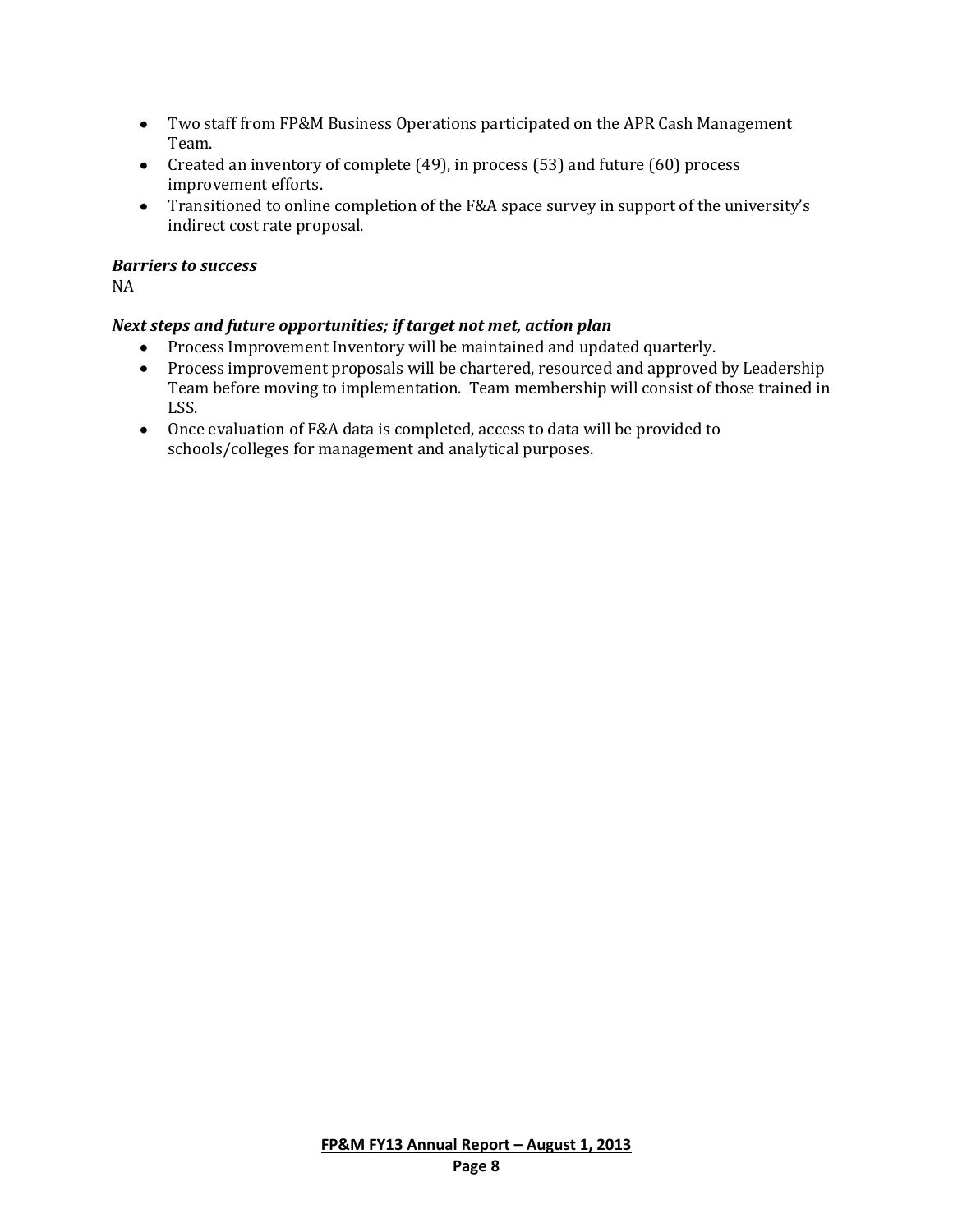# **Section 3: FP&M Strategic and Operational Priorities – Summary**

The goals/objectives presented in this section of the annual report represent the goals/objectives that the Division identified as having the greatest potential to improve the services FP&M provides in support of the mission and vision of UW-Madison. All of these goals are also aligned with, and intended to advance, the Vice Chancellor for Finance and Administration's Strategic Plan 2009- 2014.

# **Goal/Objective 1: Provide project management services for capital projects.**

#### *Description*

FP&M staff serve as the liaison between campus customers (Schools and Colleges), project managers assigned by the Division of Facilities Development (DFD) and the architectural/engineering design firms. This goal is intended to highlight the importance of managing the quality, schedule and budget for capital projects to ensure support of the academic, research and outreach mission of the university.

#### *Baseline measure*

Baseline measures exist for the completion of capital projects (8 scheduled and completed in FY13).

#### *Targets*

Complete projects on time, within budget to the specified level of quality.

#### *Performance indicators*

Quality, schedule and budget established by construction documents and bids; tracked and managed at the project level.

#### *Risks and challenges*

- Challenge Process and schedule are determined by UWSA and DFD.
- Challenge DFD holds the planning, design and construction contracts for all capital projects.
- Challenge Ensuring targeted funds are raised in a timely fashion for those projects funded, in part or entirely, by gifts (e.g. Wisconsin Energy Institute).

#### *Milestones accomplished*

- Wisconsin Energy Institute was completed, commissioned and occupied on schedule. Project was within the latest budget.
- LaBahn Arena was completed, commissioned and occupied on schedule and on budget.
- All Season Golf Practice Facility was completed, commissioned and occupied on schedule and on budget.
- Lake Mendota Shoreline Restoration and Goodspeed Pier are on schedule and on budget.
- Integrated Dairy (Phase III) completed after a three month delay due to site work issues with the City and sanitary line complications with the civil engineering firm. An increase to the budget was required to address change orders.
- Student Athletic Performance Center (Phase I & II) was completed and occupied on schedule and on budget. Phase III is currently on track to be completed December 2013.
- Carson Gulley was completed on budget; the schedule was delayed due to weather.
- All Season Softball Facility was completed on schedule and on budget.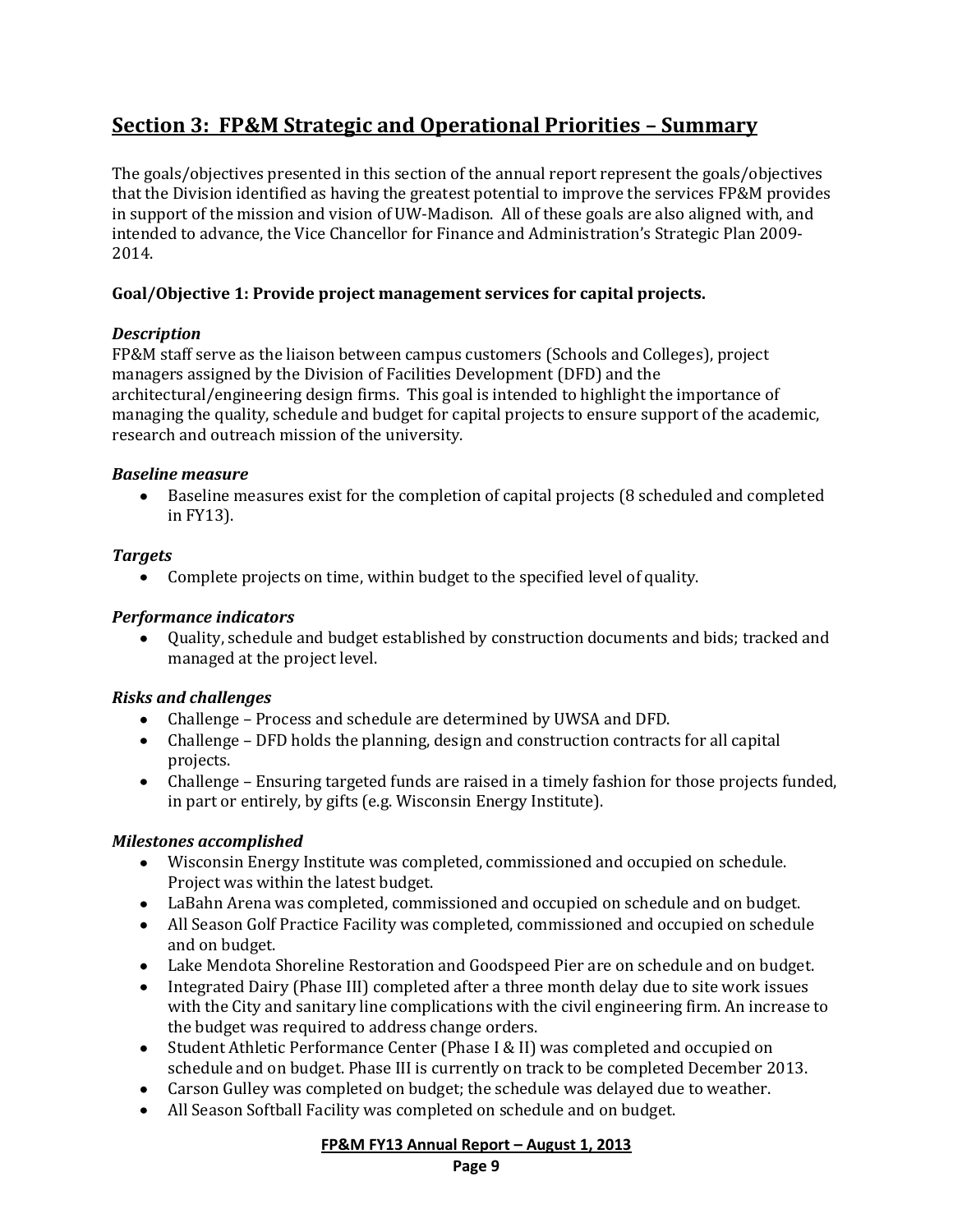- Tandem Press was relocated to newly leased space to meet DOA directive to vacate previous space.
- Family Medicine Wingra Clinic was relocated into newly leased space that meets required standards for accreditation.

# *Barriers to success*

Several projects were delayed due to weather or site conditions.

# *Next steps and future opportunities; if target not met, action plan*

Projects under construction will be detailed in the FP&M Annual Plan for FY14.

# **Goal/Objective 2: Complete the Design Guidelines and Update the 2005 Campus Master Plan for presentation to the City of Madison Plan Commission**

# *Description*

This goal/objective has been on-going over the past year as the City of Madison has developed and approved a new zoning code. In the new zoning code, a new "Campus-Institutional" (CI) zoning district was identified. In order for it to go into effect, the UW needs to have a City of Madison approved campus master plan and requirements for design review. Completing this goal will allow UW to effectively utilize the new zoning district and reduce the overall time for the review process through the City of Madison on all major capital improvement projects.

# *Baseline measure*

Baseline measures were not established for FY13  $\bullet$ 

#### *Targets*

Design Guidelines

- Draft Design Guidelines and present for review and approval by FP&M staff.
- Present draft Design Guidelines to City of Madison staff, neighborhoods and the City's Urban Design Commission for review and approval.
- Review and approval by the City of Madison Plan Commission.

2005 Campus Master Plan Update

- Update the detailed technical report documentation, including the Long Range Transportation Plan, to reflect new requirements as outlined in the City of Madison zoning code.
- Update Master Plan graphic to identify projects completed since 2005.
- Present full documentation and graphics to City of Madison staff, neighborhoods and the City of Madison Plan Commission.

# *Performance indicator*

Approval by all stakeholders, culminating in approval by the City of Madison Plan Commission.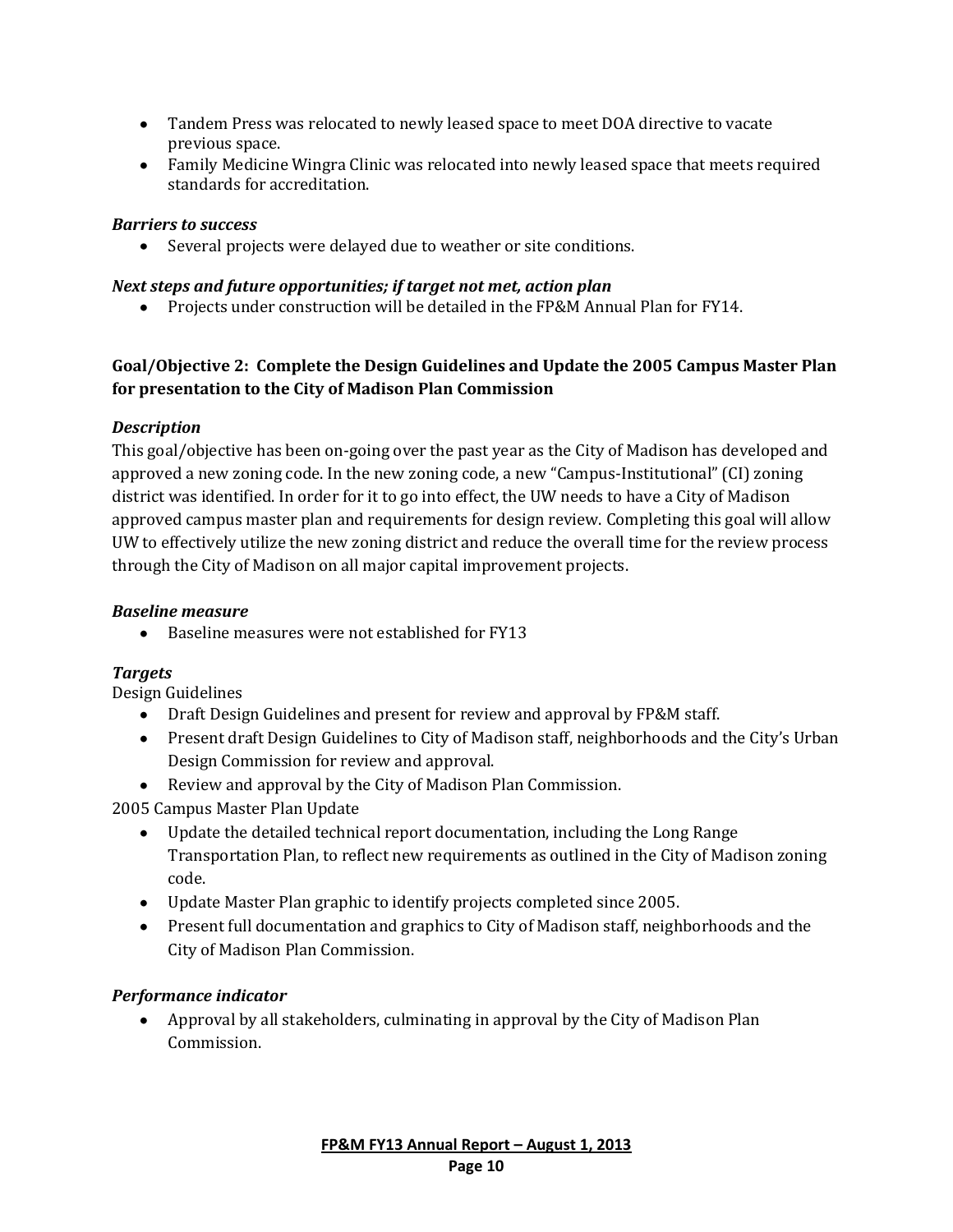# *Risks and challenges*

Risk – Resource allocation and increasing demands results in the potential to overload/stress staff.

# *Milestones accomplished*

- An initial draft of the design guidelines (format, photographs, and graphics) has been completed. Text is 75% complete.
- Internal draft of updated Master Plan graphic has been completed for review.
- Long Range Transportation Plan has been revised for inclusion in the overall report.

# *Barriers to success*

- Other work priorities, namely active capital improvement projects, are taking time away from completing the draft documents to present for review and approval.
- The public review process for this project will be very time consuming and potentially divisive among the various stakeholders.

# *Next steps and future opportunities; if target not met, action plan*

- Complete final internal review drafts of the design guidelines and design review process, the campus master plan graphic, the long range campus transportation plan, and the updated technical document for the overall comprehensive campus master plan by September 1, 2013.
- Share the review draft with city planning staff; complete by October 1, 2013.
- Share the Design Guidelines and Master Plan Update with neighborhoods through Joint West and Joint Southeast Campus Area Committees by November 1, 2013.
- Present the draft documents to the Urban Design Commission for review and approval.
- Present the final draft documents to the City of Madison Plan Commission for review and approval By January 1, 2014.
- Make any subsequent changes based on city staff, neighborhoods, and UDC/Plan Commission review.
- This will continue as a goal/objective in FY14.

# **Goal/Objective 3: Implement programs/changes in Transportation Services**

# **Goal/Objective 3A: Complete the installation of the Access and Revenue Control (ARC) system in parking structures**

#### *Description*

This is the third year of a three year program to install a gate access and control system to manage the permits and visitors in each of the campus's 15 parking garages. This phase focused on the last five facilities. The system is being put into place to increase the effectiveness of managing parking on the campus and provide options to meet the various visitor parking needs of the campus.

#### *Baseline Measure*

• Initial year of program, no ARC systems in 15 garages. Ten systems installed as of FY13.

**FP&M FY13 Annual Report – August 1, 2013 Page 11**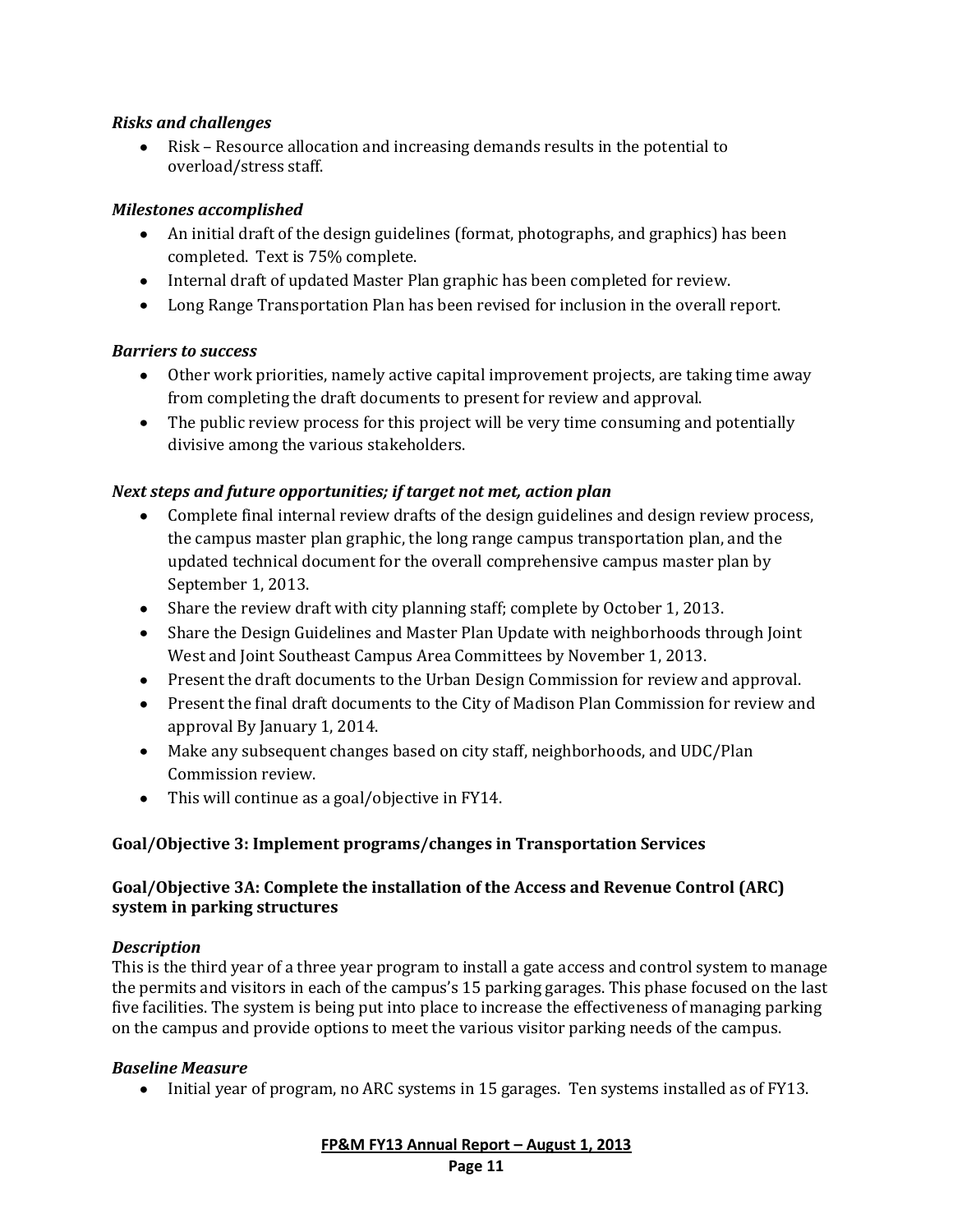# *Target*

 $\bullet$ Install new gate access and control system in five remaining campus parking structures.

# *Performance indicator*

• Schedule and budget for completing installation.

# *Risks and Challenges*

- Challenge Installation of the first high-speed high-security garage doors on campus.
- Challenge Infrastructure changes to occupied buildings to accommodate the new ARC systems.
- Challenge Negotiating interdepartmental agreements on roles and responsibilities for changes in access methods.
- Challenge Coordinating entrance/exit installations with vendors, campus Physical Plant shops, building stakeholders and parking customers.

# *Milestones Accomplished*

- Completed the installation at two locations.
- Designs, pre-installation construction completed at 2 locations and in progress at the third.
- All new equipment ordered.

# *Barriers to Success*

- Relocating fire control sprinklers, routing fiber optic and copper network cables to new telecom rooms.
- Negotiating interdepartmental agreements on live video feeds.
- Unanticipated utility relocations.

#### *Next Steps and Future Opportunities; if target not met, action plan*

- Install Microbial Science on July 29, 2013.
- Install Observatory Drive Ramp by August 15, 2013.
- Install Health Sciences Learning Center Garage by August 30, 2013.
- This goal/objective will be closed. The new system will provide future opportunities for more effectively managing parking in the structures which will be monitored through performance indicators at the departmental level.

#### **Goal/Objective 3B: Complete design and gain approval for construction of the Hospital parking structure expansion.**

#### *Description*

The expansion of the Hospital parking structure will be used to replace parking on the west campus that was lost to construction and provide for additional visitor parking capacity to meet the needs of the hospital. The hospital garage expansion is being managed and funded by FP&M Transportation Services and is a critical project to the department's ability to meet their customer's needs for access to the campus.

#### *Baseline Measure*

Current parking structure at 95% capacity prior to loss of 400 spaces in area.

#### *Target*

Target was to add 700 spaces to existing facility at a cost of \$29,085,000.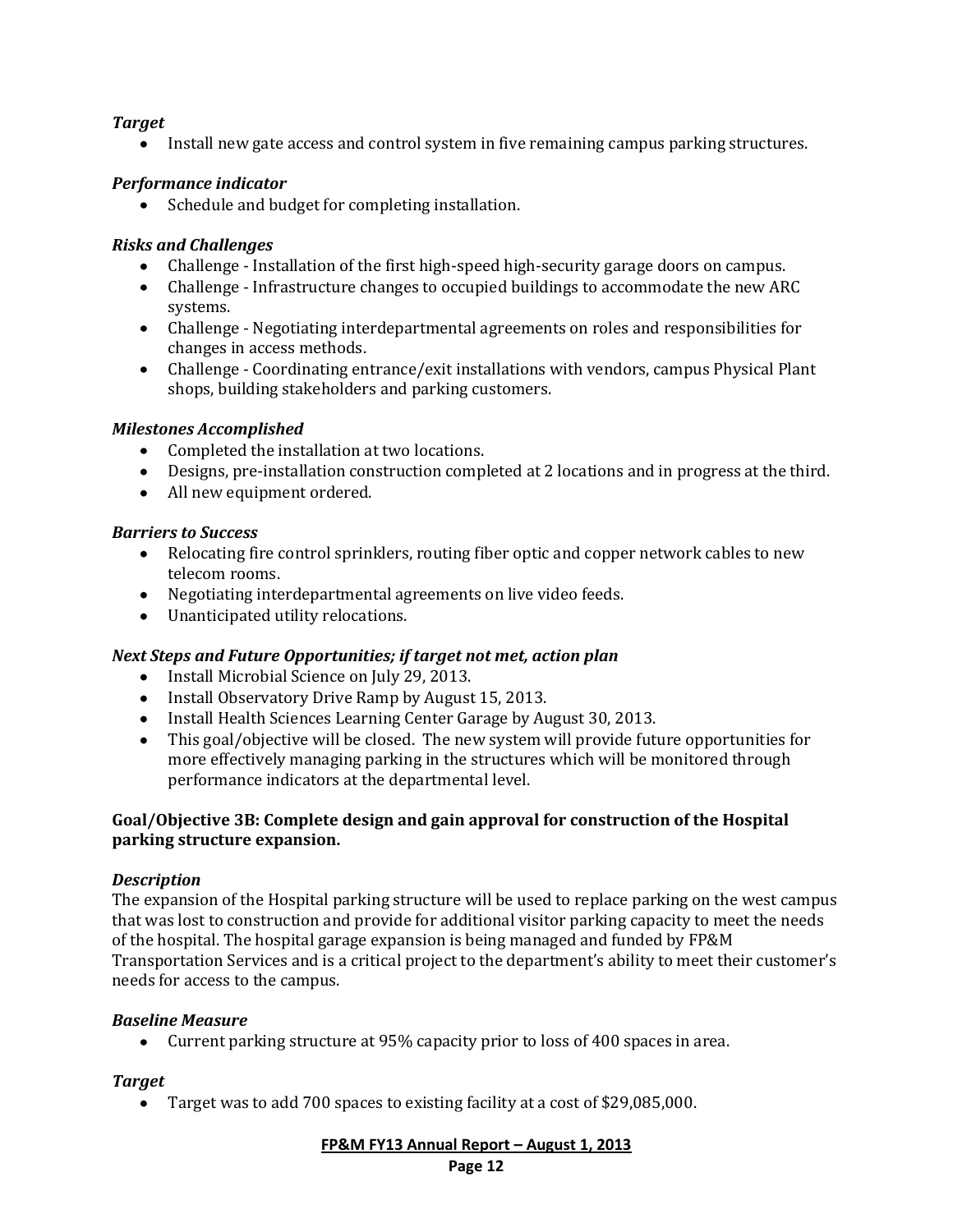FY13 – complete design concept report and cost estimate.

# *Performance indicator*

- Cost, schedule and quality of construction project.
- Final number of spaces gained.

# *Risks and Challenges*

- Challenge Maintaining parking in one of Wisconsin's busiest parking facilities while the facility capacity is doubled.
- Risks Include an area transportation study of street and road capacities, heavy construction adjacent to an advanced high-risk surgery center, patient and pedestrian access through an active construction site, staging and construction in very limited space, and managing construction over the full range of seasonal climatic conditions.
- Challenges include collaborating with Hospital operations and administration, providing adequate parking for patients and visitors while the facility operates at near capacity, and doubling the capacity of the parking structure within what is already a very small footprint.

#### *Milestones Accomplished*

- 10% Design Concept report was completed on February 15, 2013.
- The total estimated project cost is \$29,085,000 which is within budget.
- Construction staging has been developed and presented to Hospital administration without any obvious problems foreseen at this early stage.
- The project duration is estimated to be 57 weeks.

# *Barriers to Success*

- Approval by the Board of Regents and State Building Commission in December 2013.
- Approval by the City based on the results of the area traffic study and neighborhood feedback.

#### *Next Steps and Future Opportunities; If target not met, action plan.*

- Release Environmental Impact Study-August 9, 2013
- 35% Preliminary Design submittal– August 12, 2013
- Agency Request– September 27, 2013
- Board of Regents approval December 2013
- State Building Commission approval December 2013
- 100% Final Design submittal March 2014
- Construction Start June 2014
- Substantial Completion August 2015
- Final Project Closeout July 2016

#### **Goal/Objective 3C: Complete a study of the campus bus system and implement changes to improve effectiveness and efficiency of the system.**

#### *Description*

Based on feedback from customers and in cooperation with Associate Students of Madison (ASM), a study of the campus transit system was commissioned to determine what the optimal bus route configuration would be to serve the needs of the campus. The study also reviewed options for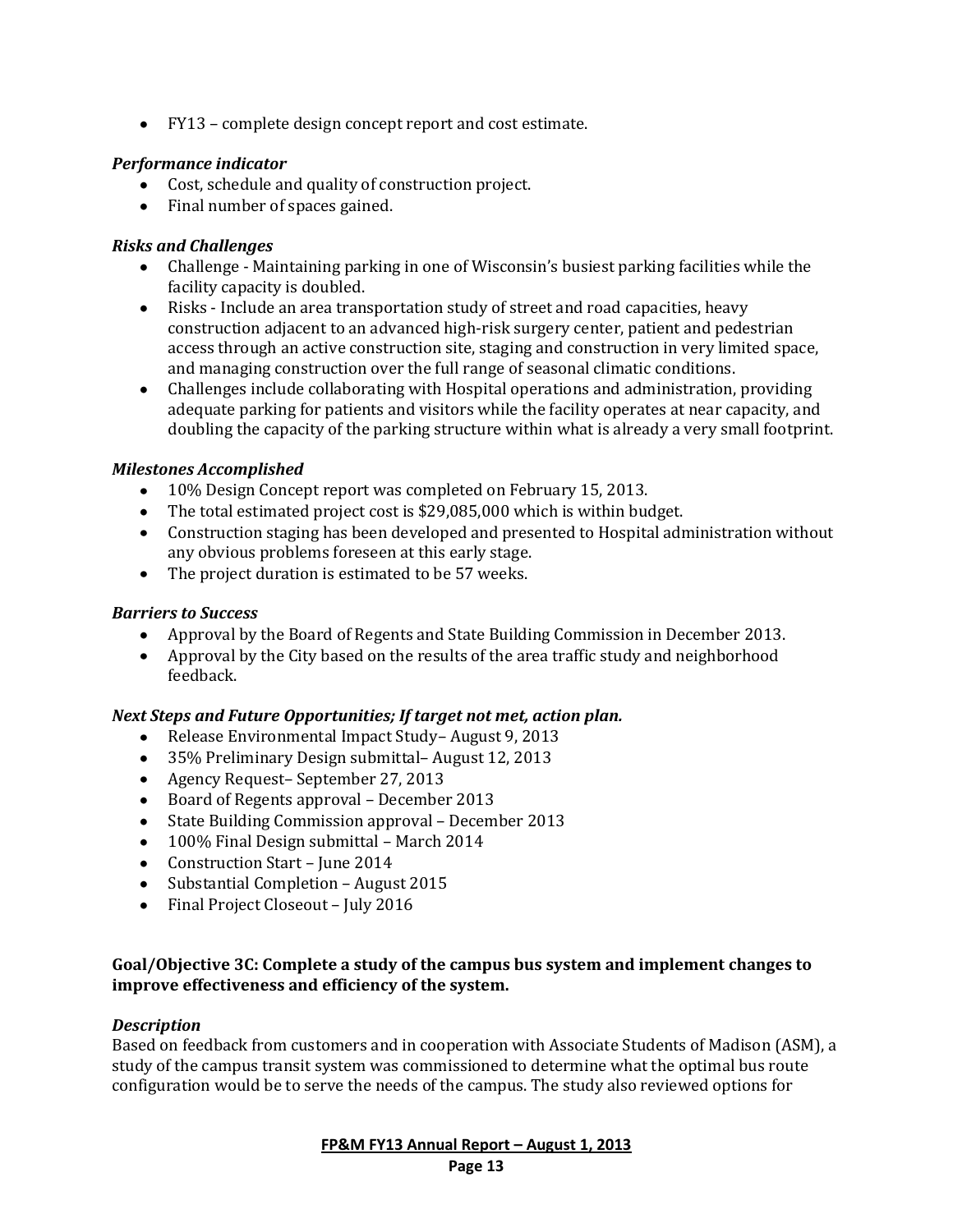paratransit programs that would help the campus serve the access need for individuals with disabilities.

# *Baseline Measures*

- Cost of service.
- Headway, ridership.

#### *Target*

- Improve efficiency of bus service to campus.
- Develop transit option to improve accessibility for those with disabilities.

#### *Performance Indicators*

- Cost per passenger.
- Total hours of service.

#### *Risks and challenges*

- Challenge Obtaining input from the various stakeholders and users.
- Risk Designing a system that would only meet the needs of a small portion of users.
- Challenge Limited funding to expand the transit service to meet additional campus needs.

#### *Milestones accomplished*

- The study was completed and shared with campus governance groups.
- Accessible transit focus group formed to assist in developing a specific paratransit option for the campus.

#### *Barriers to success*

• Inability to reach a consensus from all stakeholders on route designs and priorities.

#### *Next steps and future opportunities; if target not met, action plan*

- Implementation of the accessibility portion of the report.
- Discussion with ASM and other governance groups and stakeholders on the potential changes to the system.
- This will be developed into a new goal/objective for FY14.

#### **Goal/Objective 3D: Implement a bicycle way finding program, installing signage to direct cyclists through the campus bike path system.**

#### **Description**

The intent of the program was to assist campus users and visitors in commuting across the campus on bicycle. The program would provide directional arrows and mileage to popular campus destinations. This system was intended to become a potential model for a similar connected system in the City of Madison. Due to the potential for sign clutter and that the program would only serve one user group, the program is being redeveloped to focus on directing cyclists to the campus network of bicycle paths and lanes.

#### *Baseline Measure*

No baseline measures were identified.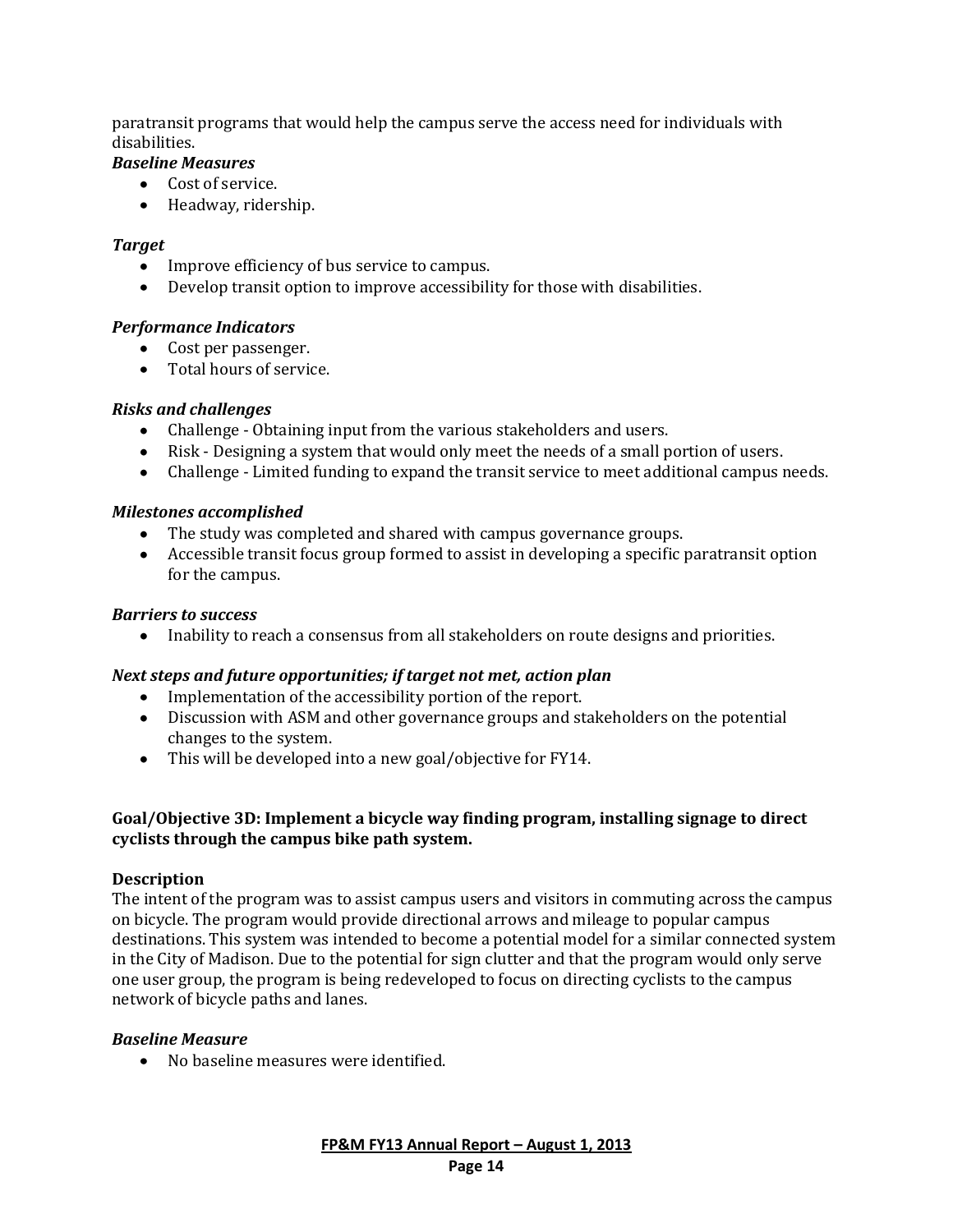# *Target*

 $\bullet$ Plan to target all bicycle users (approximately 15,000) on the campus.

# *Performance indicator*

• Increase the usage of dedicated bicycle routes and paths.

# *Risks and challenges*

- Risk Signage network would only benefit a small percentage of users.
- Challenge Dedication of additional staff time to develop the plan.
- Challenge Determining the most effective sign placement while minimizing the number of signs.

#### *Milestones accomplished*

- Met with user groups and stakeholders to refine project scope.
- Began preliminary planning on new concept.

# *Barriers to success*

- Original plan was not in line with campus goals relating to sign clutter.
- Stakeholder approval of signage location.

# *Next steps and future opportunities; if target not met, action plan*

- Complete planning in fall 2013.
- Implement in spring 2014.
- This goal/objective will continue in FY14.

#### **Goal/Objective 3E: Complete redesign of the parking permit renewal process to allow for annual renewal in lieu of the current priority ranking system**

#### **Description**

The current parking permit renewal system requires departments to reprioritize their employees each year to allocate parking. Departments dedicate hundreds of hours to this process while 80% of employees elect to park in the same lot each year. A parking renewal system would allow employees to keep their same permit each year and Transportation Services would only need to actively manage the 20% of employees who need to change their parking assignment.

#### *Baseline Measures*

Employee parking requests are prioritized, offered, approved and accepted annually.

#### *Targets*

- Reduce the time needed for individuals and departments to obtain parking.
- Reduce departmental costs by eliminating Unit Transportation Coordinator (UTC) functions.
- Improve customer satisfaction.

# *Performance indicators*

- Cycle time for permit process.
- Customer satisfaction survey/feedback.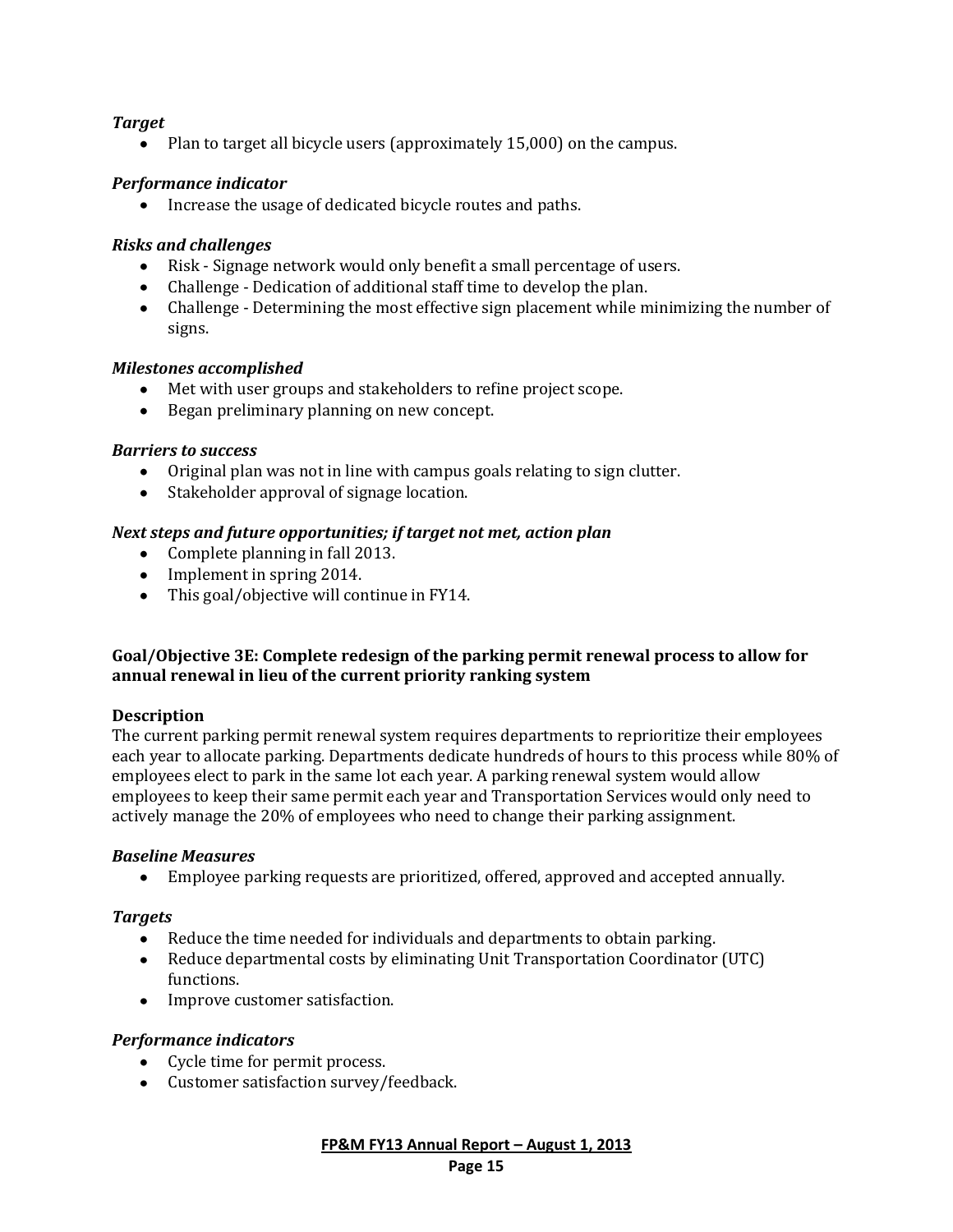# *Risks and challenges*

- Challenge Transfer of decision making a renewal policy will take decision making authority away from Department management and shift it to Transportation Services.
- Challenge Need for an exceptions policy to manage replacement of key personnel, departmental moves, loss of space due to construction and sabbaticals.
- Challenge Convince Departments of the benefit of most of their staff using a faster, more efficient process.
- Challenge Communicating a changed role for the UTC's -- more of a communication liaison with a reduced commitment of resources.
- Challenge Integration of new process into software programs and processes.
- Challenge Time frame.

# *Milestones accomplished*

- Implemented T2 Flex software and Access Revenue and Control (ARC) system.
- Identified data needs and developed draft outreach process.

#### *Barriers to success*

Progress was delayed until T2 and the ARC system were implemented.

#### *Next steps and future opportunities; if target not met, action plan*

- Summer 2013 -- Begin data collection and identification of software needs.
- Fall 2013 -- Begin development of policy options.
- Winter 2013/2014 -- Develop policy options and share with stakeholders.
- Winter 2014 Obtain approval to implement new process.
- Spring/Summer 2014 Implement new process.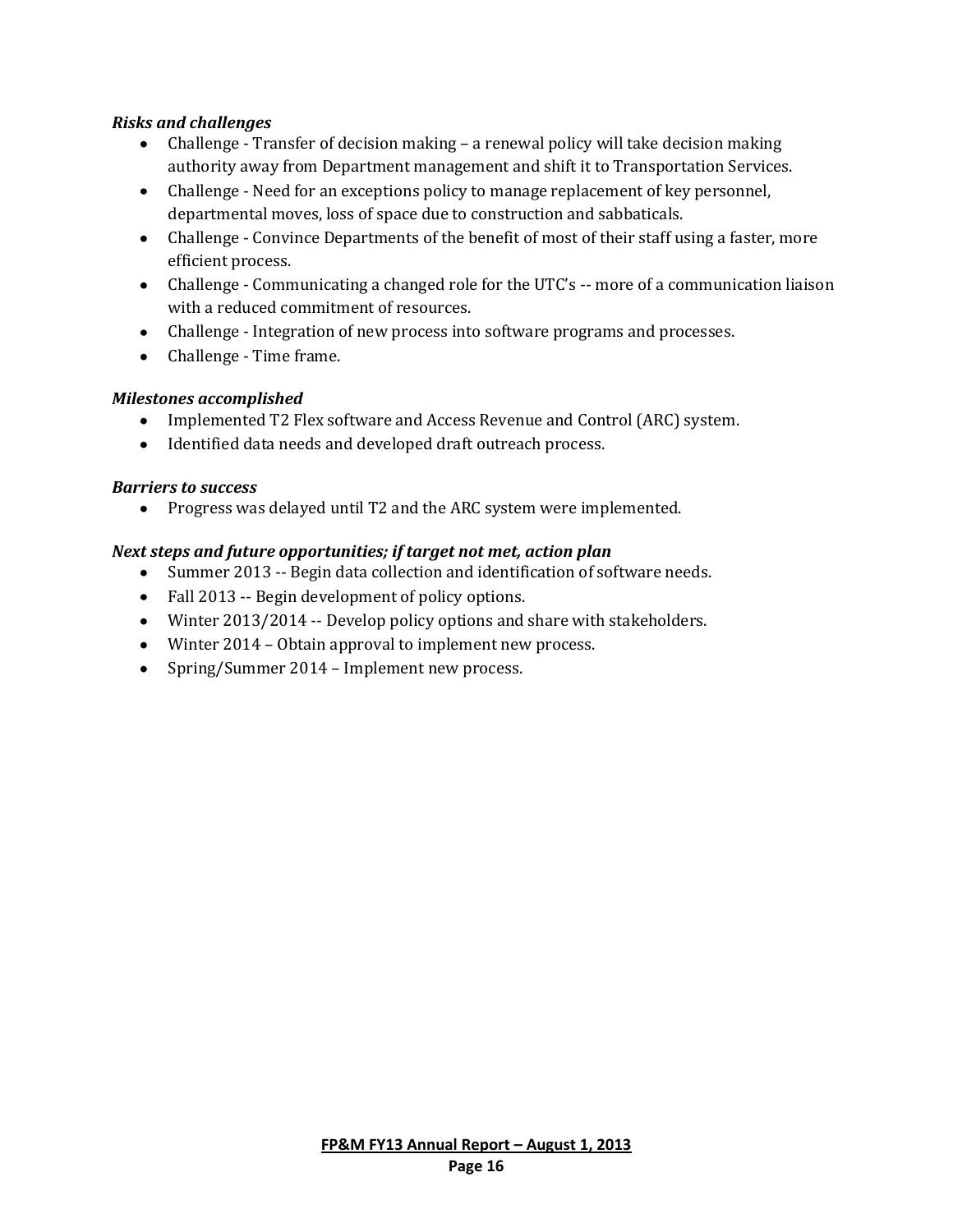#### **Goal/Objective 3F: Develop and maintain a network of campus resources to better communicate messages to the student population.**

#### **Description**

Since Transportation Services does not sell parking to students or manage the student bus pass program it has been a challenge ensuring students are kept aware of construction and programs that could impact them. By developing and maintaining a communication network we are better positioned to proactively communicate changes to the student population.

#### *Baseline Measures*

Baseline measures have been calculated on Twitter and Facebook followers.

#### *Targets*

- Increase followers by 50%.
- Partner with ASM and other student groups to increase message reach.

#### *Performance indicators*

Track usage of accounts (Twitter, Facebook).

#### *Risks and challenges*

- Challenge Finding appropriate contacts and verifying desire to participate in disseminating information to students.
- Challenging Finding a variety of ways to communicate with students, i.e. e-mail, signage, social media, etc.

#### *Milestones accomplished*

- Compiled comprehensive list of University contacts that communicate directly with students who have agreed to assist in disseminating information to students.
- Actively utilize University contacts as needed to disseminate pertinent information to students.
- Communication channels include Twitter, Facebook and e-mail accounts of various University departments as well as newsletters and e-mail accounts used to communicate directly with parents.
- Obtained ability to include information in new weekly student-focused email newsletter published by UW Communications.

#### *Barriers to success*

 $\bullet$  N/A

#### *Next steps and future opportunities*

- Maintain and continue to utilize list of University contacts to communicate with students.
- Consider use of additional Transportation Services Twitter and Facebook accounts specifically targeted at students.
- This will remain a goal tracked at the Department level, not reported in the FP&M goals/objectives.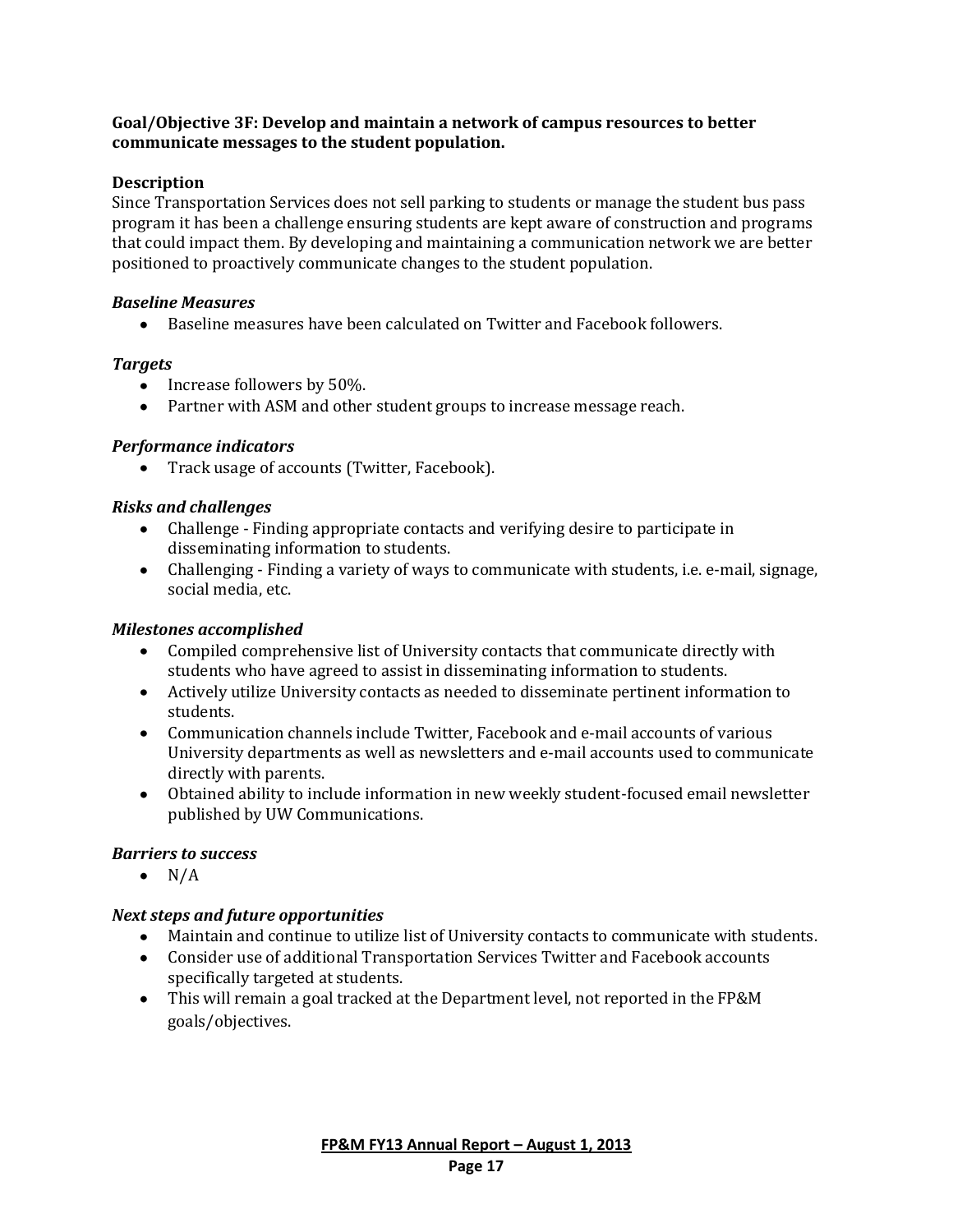# **Goal/Objective 4: Implement programs/changes in Environment, Health and Safety (EHS)**

#### **Goal/Objective 4a: Complete beta test of biosafety's ARROW project initiative and develop training tools for PIs**

#### *Description*

The Application Review for Research Oversight at Wisconsin (ARROW) project is a comprehensive campus-wide effort, managed by the Graduate School, to streamline the process of animal, human and biosafety protocol registrations. The EH&S contribution to the project has been in the development of smart forms for the initial review, annual update and modification of portions of the work flow for animal and biosafety protocols. Once completed, ARROW will be the single point source for protocols allowing principal investigators to enter background information once rather than the current process of re-entering information for each protocol.

#### *Baseline measures*

- Baseline measurements were not established for FY13.  $\bullet$
- A status report was created to track progress.

#### *Target*

• Create a single process for the submittal and review of protocols.

#### *Performance indicator*

Scope and schedule were identified for each step of the implementation.

#### *Risks and challenges*

- Risk Server migration/upgrades may impact performance.
- $\bullet$ Risk – Limited IT resources to provide ongoing support for the applications.

#### *Milestones accomplished*

A monthly status report was created to track progress.

#### *Barriers to success*

A key programmer for the ARROW project retired from the Graduate School IT program June  $\bullet$  $28<sup>th</sup>$ . This has left a major gap in our ability to meet the ARROW biosafety project deadline go live in date of October 2013.

#### *Next steps and future opportunities; if target not met, action plan*

- EH&S IT and biosafety staff will continue to work on ARROW biosafety and interact with Graduate School IT to finish the project in timely manner.
- A new IT Graduate School ARROW project manager has been appointed. EH&S will work with the new project manager to coordinate reporting, resources and support.
- The original project timeline is no long valid. The limitation on project resources and recent personnel changes will require a revision to the timeline. This will be completed in August 2013.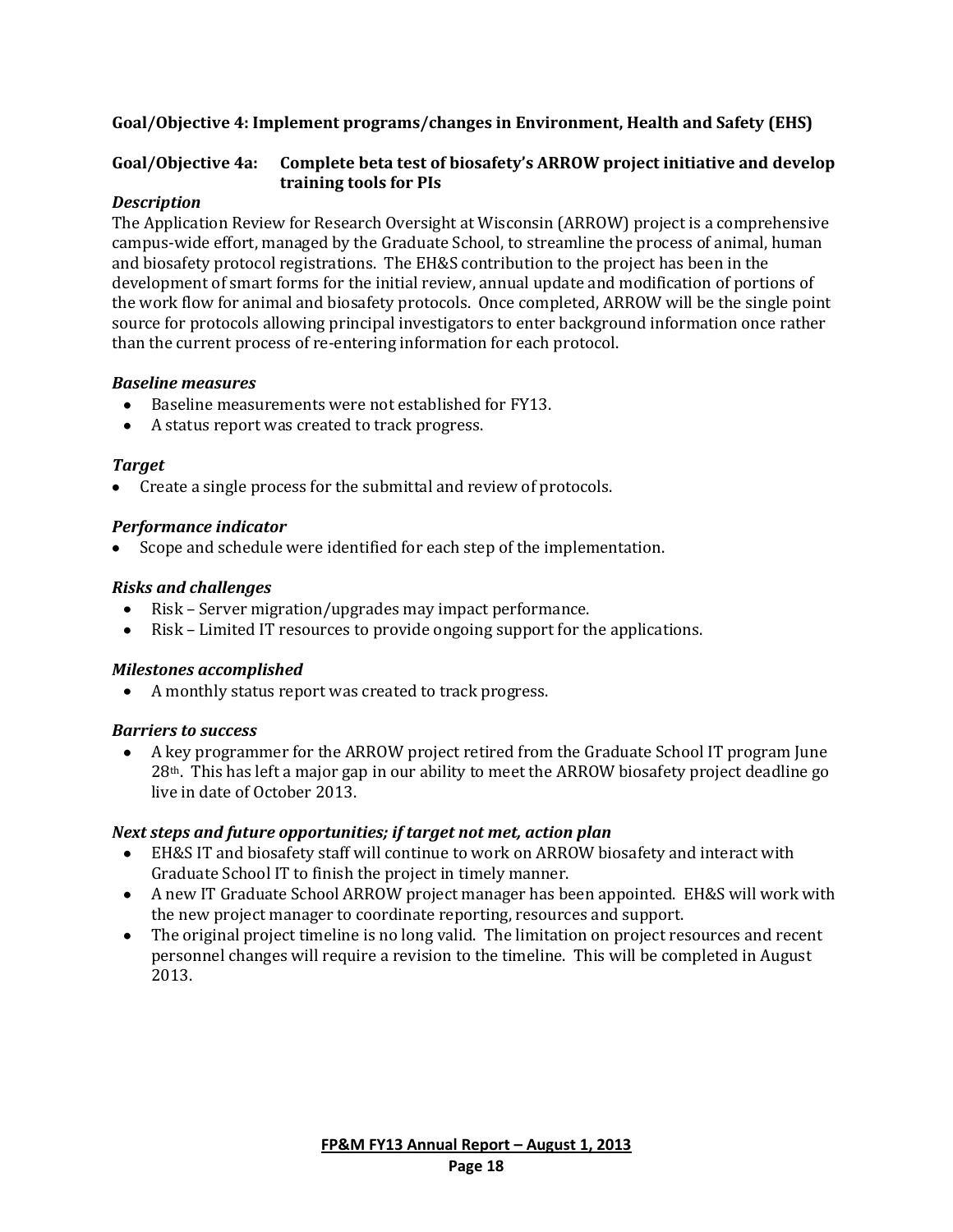#### **Goal/Objective 4b: Improve Chemical Waste Management Disposal, Recycling and Management of Controlled Substances**

# *Description*

EH&S is responsible for collecting all surplus and waste chemicals for redistribution and disposal. The goal of this project was to streamline the process for handling, sorting and labeling waste chemicals and ensure they are sorted appropriately according to the U.S. Department of Transportation (DOT) Hazard Classifications. This will reduce the time Veolia (the state hazardous waste disposal contractor) will require to sort, package and load hazardous waste containers, and therefore will decrease the cost to the university. The use of this classification system also aligns the University with the Emergency Response Guidebook for first responders in the initial phase of a dangerous goods, hazardous materials transportation incident.

#### *Baseline measure*

 $\bullet$ Quarterly pickup by Veolia requires on average 5 days.

#### *Target*

 $\bullet$ Reduce time required by Veolia to sort, package and load hazardous waste containers.

#### *Performance indicators*

- Length of time to process hazardous chemical waste.
- Program inspection citations and recommendations.

#### *Risks and challenges*

- Challenge: Changing from a well-established process to a new system of hazardous waste classification.
- Challenge: Retraining of staff to classify hazardous waste based on DOT's Hazard Class system.
- Challenge: Retraining Veolia on the re-organization and classification of hazardous waste.
- Challenge: Chemical inventory database upgrades (spreadsheets and databases) and hazardous waste labeling system.
- Risk Mismanagement of hazardous waste by research or University staff resulting in improper disposal, environmental contamination and/or injury.

#### *Milestones accomplished*

- The improvements have reduced the average quarterly visits from 5 to 4 days.
- Reduction in time required for hazardous waste pickup has resulted in an annual average savings in disposal costs of about \$7,000.

#### *Barriers to success*

NA

#### *Next steps and future opportunities; if target not met, action plan*

This goal/objective has been completed successfully. This will be built on through implementation of a time and materials tracking system to monitor resources associated with hazardous waste management.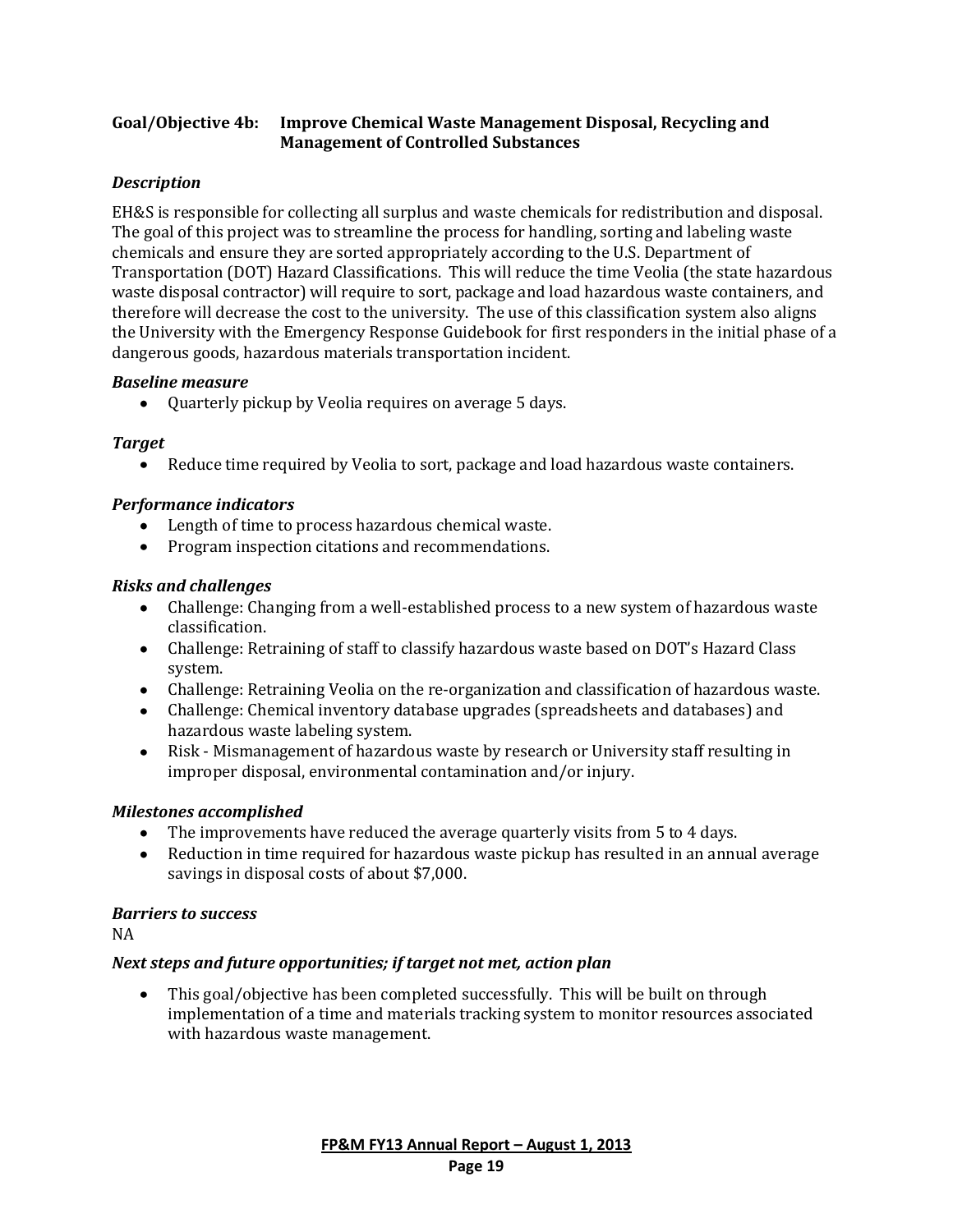# **Goal/Objective 5: Sustainability**

#### **Goal/Objective 5a: Advance UW Builds Green program**

#### *Description*

To benchmark our commitment to sustainability, campus is pursuing Leadership in Energy and Environmental Design (LEED) certification on most of its new and renovated major projects. By following this commitment, LEED Silver certification level is obtainable and is the minimum level pursued on campus projects. LEED is used as a guideline and a way to measure the sustainability elements of a project; it is not used as a checklist of items required to be included. An effort is made to pursue points which are truly sustainable and have a strong return on investment.

#### *Baseline measures*

- Advance the UW Builds Green programs
- Divest UW of surplus property thereby avoiding maintenance and other costs.

#### *Targets*

Leadership in Energy and Environmental Design (LEED) – Silver certification.

#### *Performance Indicators*

- Successful LEED certification.
- Adherence to the principles of sustainability included in the Division of Facilities Development (DFD) Sustainability Guidelines.

#### *Risks and challenges*

- Risks-The ability to implement processes or procedures that are not truly sustainable. Points may still be received through the LEED point system, but the item is not sustainable for the particular project.
- Challenges- The entire project team the architects, engineers, owners, and contractors need to be committed. Collaborative efforts from the very beginning of the project are needed to ensure success.
- Challenge Follow through on measurement and verification of the building's actual energy use compared to the model to ensure it is performing as designed.
- Risk The LEED process starts at the very beginning of the project and can continue for a year or more past the point when construction is complete. During this time, members of the project team can change, and information isn't always passed on. This can result in delays and inadequate information for completing the credits.

#### *Milestones accomplished*

LEED Program:

- $\bullet$  Union South LEED Gold Certified in October 2012 (4<sup>th</sup> project to be certified).
- Nancy Nicholas Hall LEED Gold Certified in June 2013 ( $5<sup>th</sup>$  project to be certified).
- Dejope Residence Hall Occupied August 2012 (Green but certification was not sought).
- Gordon Commons Occupied August 2012 (Green but certification was not sought).
- LaBahn Arena Tracking LEED Silver (not yet certified).
- Student Athlete Performance Center, McClain Center Tracking LEED Silver (not yet certified).
- Wisconsin Energy Institute Tracking LEED Gold (not yet certified).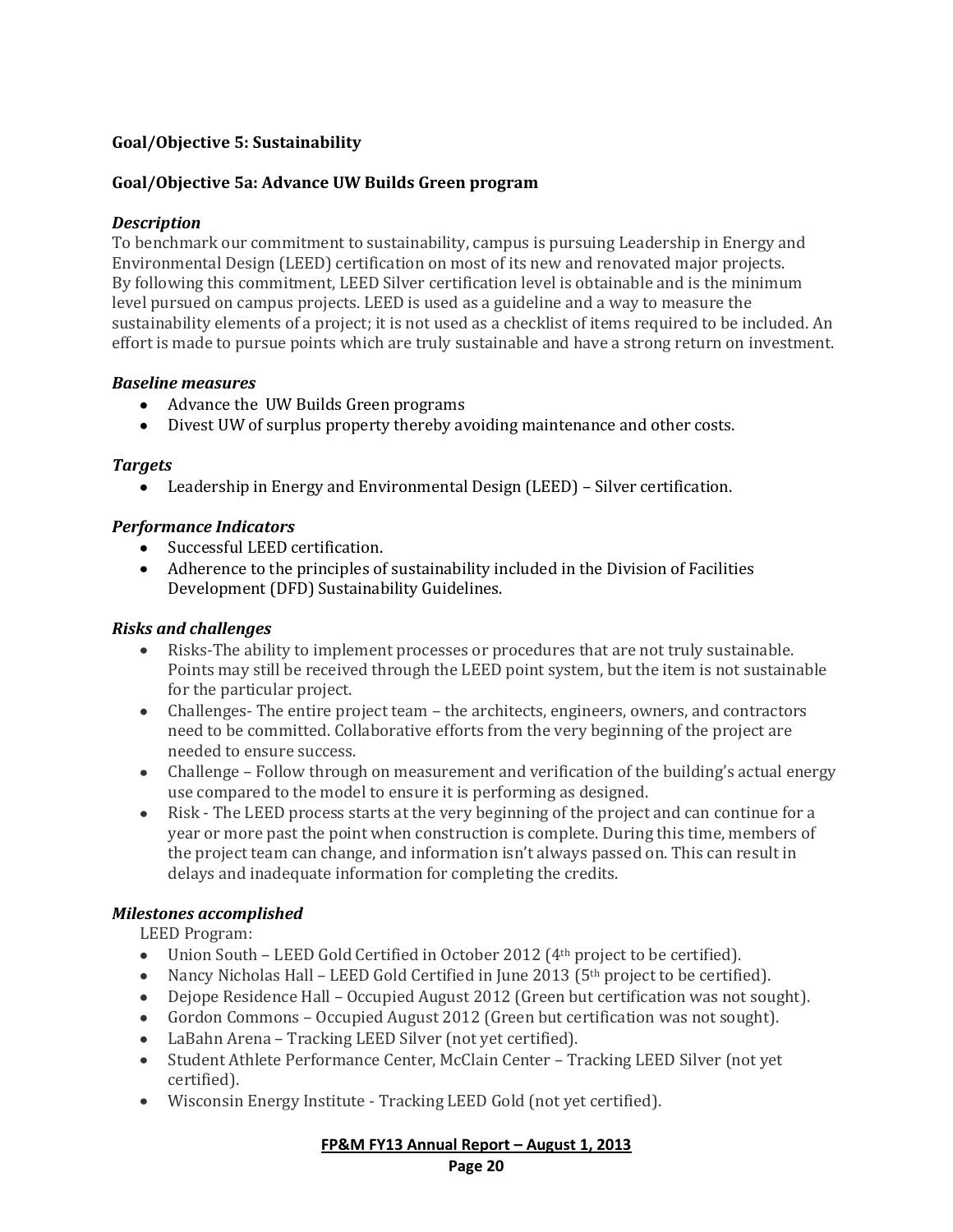Management of surplus property:

- Wisconsin Veterinary Diagnostic Laboratory (WVDL) In the process of being sold to University Research Park who will be responsible for re-development of the site.
- Knapp House Program relocated, contents removed, property secured and property lines adjusted.

#### *Barriers to success*

NA

# *Next steps and future opportunities; if target not met, action plan*

- Currently targets are being met.
- Incorporate LEED/Sustainability into all project construction meetings. It is during this phase in a project when a majority of the LEED work is completed and teamwork is required. Some projects currently do this and it encourages dialogue between all team members and offers a chance for all to discuss and share information relating to sustainability. It fosters better understanding and cooperation when face-to-face meetings occur.
- Highlight achievements through social media, websites. Making people aware of sustainability achievements encourages others to play a role.

#### **Goal/Objective 5b: Advance WE CONSERVE**

#### *Baseline measure*

Energy consumption/costs for specific buildings.

#### *Targets*

- Seek an additional \$2 million for energy projects to reach our \$30 million biennium funding goal from the State.
- Complete energy audit and modeling activities for Waisman Center, WIMR Phase I, McArdle Lab, and Russell Laboratory Buildings.
- Complete construction phase of the energy retrofit projects in Biotech-Genetics, Engineering Centers, and Microbial Sciences, and the phase III funding of lighting upgrade projects.
- Substantially complete the construction phase of the energy retrofit project at Biotron building.
- Complete Phase I of the TURN (Tunnel Upgrade and Refurbishment Now) program to eliminate deferred maintenance, safety, and energy deficiencies of the steam tunnels.
- Complete the design phase of the energy retrofit projects for Vet Med and Bock Lab.
- Start a recycling program for Styrofoam packaging materials.
- Install at least one refillable bottle filling station in all major campus buildings
- Expand post-consumer food composting program in the campus and experiment with compost drop off sites in pilot buildings for the occupants.

#### *Performance indicators*

- Comparison of energy costs (post retrofit costs compared to baseline).
- Payback period for each project must meet minimum payback of 16 years as established by the Division of Facilities Development (DFD).

**FP&M FY13 Annual Report – August 1, 2013 Page 21**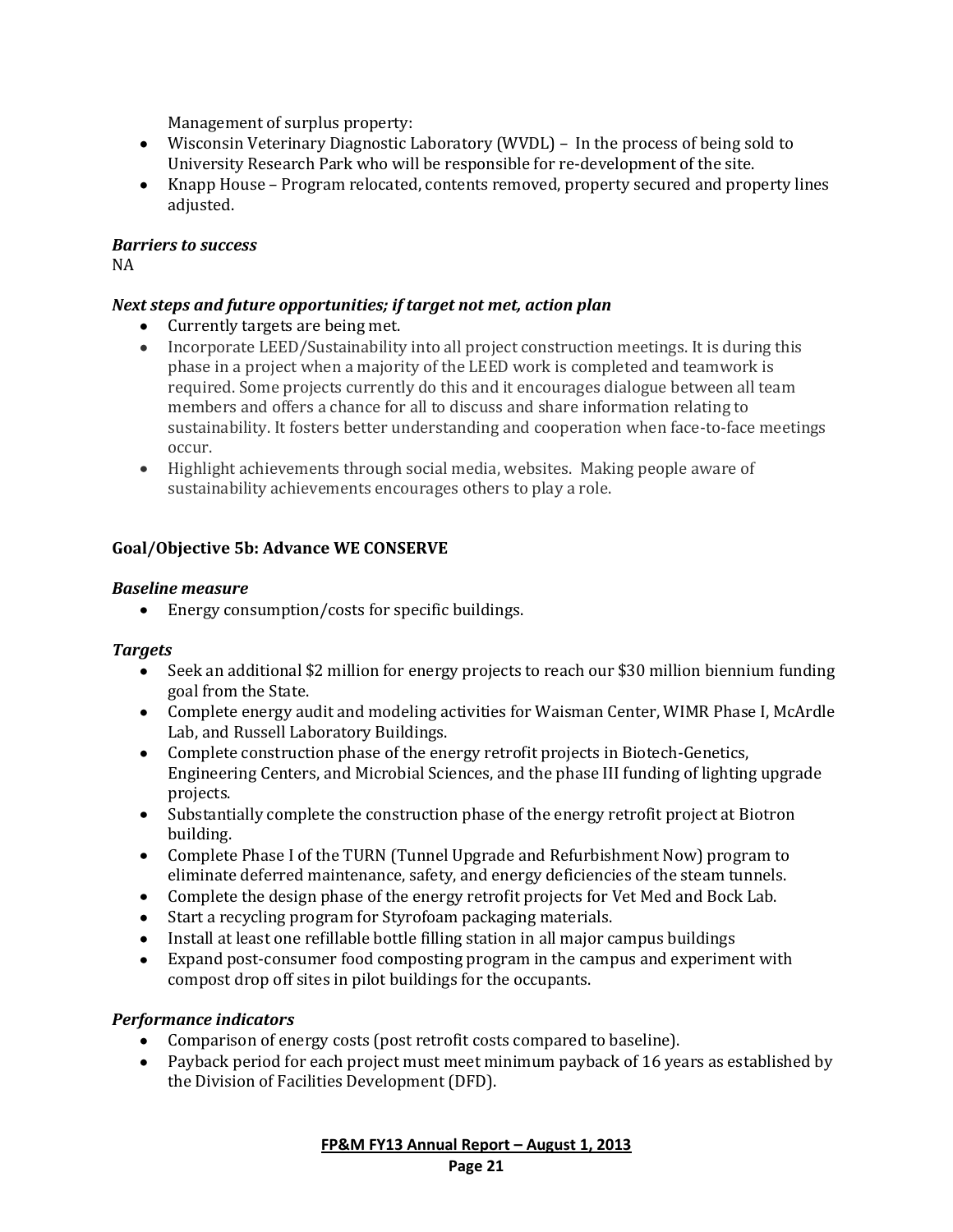# *Risks and challenges*

 $\bullet$ Challenge - Working with the structure, restrictions, and timeframe established by UWSA and DFD.

# *Milestones accomplished*

- Completed energy audit and modeling activities for Waisman Center, WIMR Phase I, McArdle Lab, and Russell Laboratory Buildings.
- Completed the construction phase of energy retrofit projects:
	- o Biotech-Genetics annual savings of \$591,000 with a 3.8 year payback.
	- o Engineering Centers annual savings of \$326,000 with a 7.4 year payback.
	- o Microbial Sciences annual savings of \$225,000 with a 3.2 year payback.
	- $\circ$  Phase III funding of lighting upgrade projects annual savings of \$654,000 with a 12.5 year payback.
- Substantially completed the construction phase of the energy retrofit project at Biotron building.
- Completed Phase I of the TURN (Tunnel Upgrade and Refurbishment Now) program to eliminate deferred maintenance, safety, and energy deficiencies of the steam tunnels – annual savings of \$330,000 with a 17 year payback.
- Completed the design phase of the energy retrofit projects for Vet Med and Bock Lab.
- Started a recycling program for Styrofoam packaging materials.
- Installed at least one refillable bottle filling station in all major campus buildings.
- Expanded post-consumer food composting program in the campus and experimented with compost drop-off sites in pilot buildings for the occupants.

#### *Barriers to success*

Unexpected delays with DFD and UWSA on timely approval and funding of projects.  $\bullet$ 

#### *Next steps and future opportunities; if target not met, action plan*

- The approval of the \$2 million additional funding was delayed and will be addressed during the State Building Commission's August meeting.
- Complete construction the Biotron building, Phase IV of the lighting retrofit, and Phase II of the TURN projects.
- Start construction for the Vet Med and Bock Labs energy retrofit projects.
- Await DFD funding decisions for WIMR and Waisman Center and be prepared to start construction.
- Complete cost estimating for the McArdle Lab and Russell Laboratories and engage DFD in scope and funding discussions.

#### **Goal/Objective 6: Budget Allocation and Tracking**

For a period of several years, the initial budget allocation underfunded certain departments and initiatives in FP&M. This exercise realigned budgets within FP&M to fully fund all departments. This lays the groundwork for more informed management of budgets by directors and managers.

#### *Baseline measure*

Although the overall budget for FP&M balanced, several individual departments were not adequately funded given FTE commitments.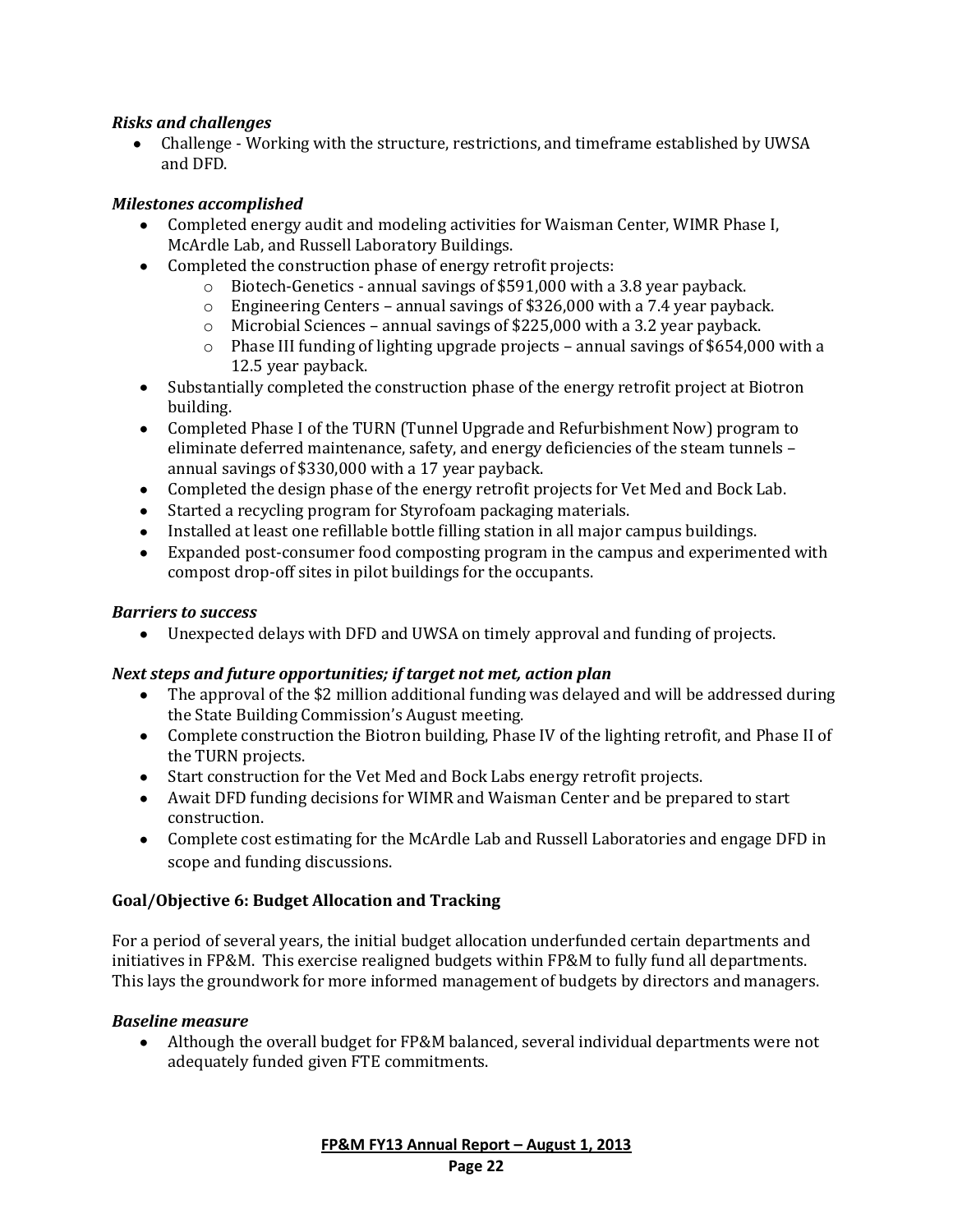# *Targets*

- Re-allocate budgets internally to provide appropriate/realistic support for FP&M departments.
- Develop funding support for projects and initiatives.
- Provide operational support for Lakeshore Nature Preserve and the Design Review Board.
- Develop process for review and approval of IT projects to ensure division priorities are met, funds are managed, and duplication of effort is eliminated.

# *Performance indicators*

Re-allocation of \$30,000 for the Design Review Board and \$52,000 for the Lakeshore Nature Preserve to cover budget shortfall.

# *Risks and challenges*

Challenge is to determine proper priorities, evaluate the expected needs to determine if costs are appropriate and to correctly identify on-going needs versus one time costs.

# *Milestones accomplished*

Budget re-allocation completed for FY14.  $\bullet$ 

# *Barriers to success*

N/A

# *Next steps and future opportunities; if target not met, action plan*

Completed. Responsibility for management resides with Directors.

#### **Goal/Objective 7: Identify and implement key indicators to measure services.**

#### *Description*

FP&M identified the need to establish standard performance metrics to measure services and the outcomes of strategic and operational objectives at the beginning of FY13.

#### *Baseline measure*

Baseline measures were not identified for FY13.

#### *Target*

Identify key indicators to measure services and goals in each department.

#### *Performance indicators*

- Over 200 individual operational performance metrics have been identified and routinely populated with data at the department level.
- Reporting metrics is now incorporated into processes, rather than existing as an isolated activity.

#### *Risks and challenges*

- Challenge Identify meaningful indicators for which data was readily available.
- Challenge Difficulty setting goals/metrics when service standards are not clearly articulated.

**FP&M FY13 Annual Report – August 1, 2013 Page 23**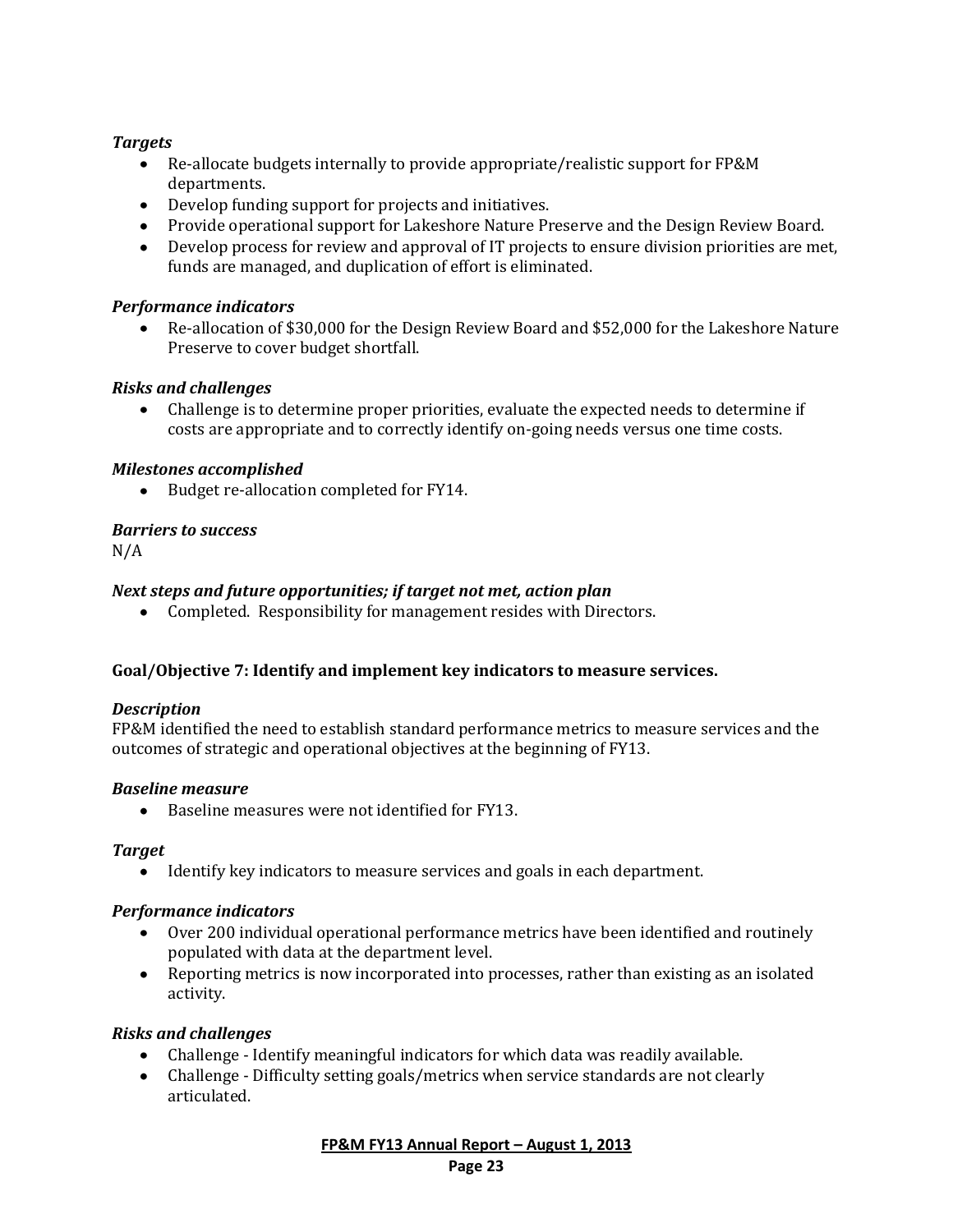#### *Milestones accomplished*

- Key indicators established for 7 of 7 departments March 2013.
- 32 metrics established and shared with the VCFA.
- Key indicators populated with data for Third Quarter of FY13.
- Key indicators will be populated with Fourth Quarter data in August 2013.

#### *Barriers to success*

NA

#### *Next steps and future opportunities; if target not met, action plan*

- The FP&M Leadership Team will continue to monitor performance metrics and adjust as necessary.
- Directors may share department metrics at Leadership Team meetings in FY 14.
- Selected directors may be asked to present metrics at the VCFA staff meetings in FY14.
- Metrics will continue to be refined as necessary to inform decision-making in the organization.

#### **Goal/Objective 8: Attract and retain an outstanding and diverse staff**

#### *Description*

FP&M is committed to improving recruitment efforts and to creating a workplace that is engaged, inclusive, and leverages diversity. We recognize that the greatest diversity is in custodial services, and, therefore, continue to provide support and access to services for staff for whom English is not a native language. Increasing diversity throughout the organization, with an emphasis on management and professional positions, is a priority for the organization.

#### *Baseline measure*

Demographic (heritage/gender data) provided by the Office of Human Resources.

#### *Targets*

- Develop and implement strategies to increase diversity.
- Assist with the on-boarding of the new Associate Vice Chancellor.
- Recruit, hire and on-board a new Director of Physical Plant.
- Recruit, hire and provide orientation for new employees.

#### *Performance indicators*

- Recruitment plan includes focus on diversity.
- Composition of search and screen committees and interview panels is diverse.
- Participation in New Employee Orientation and other training.
- Demographic reports.

#### *Risks and challenges*

- Challenge- It is difficult to measure whether recruitment strategies are resulting in increasing diversity in applicant pools, since demographic information is not available to the organization; and responses to specific job postings are not tracked.
- Challenge- The employment pool for facilities positions remains predominately white male.
- Challenge- Salaries are below market for positions.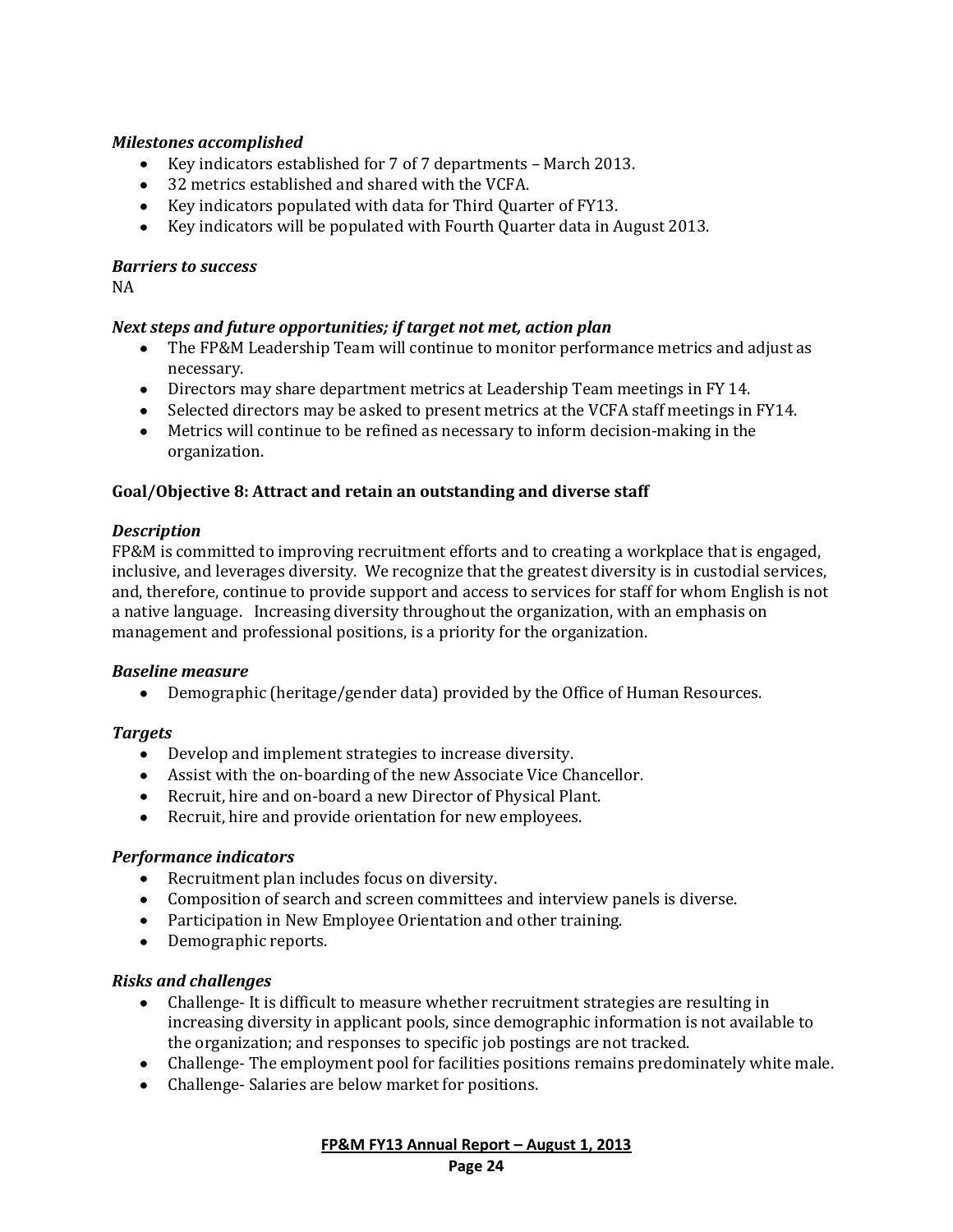# *Milestones accomplished*

Associate Vice Chancellor:

- FP&M staff invited to engage in question/answer sessions with three finalists for the AVC position.
- Bill Elvey joined FP&M as the Associate Vice Chancellor for Facilities Planning and Management – September 1, 2012.
- On-boarding completed March 27, 2013.

Physical Plant Director:

- Search and screen committee formed to be inclusive and diverse. Membership included representatives from across FP&M, stakeholders from UWSA and DFD, and campus customers.
- Committee developed questions and benchmarks, recognizing need to create an objective process as free from bias as possible.
- Advertisement of position included professional publications focusing on diverse populations.
- Rob Lamppa joined FP&M as Director of Physical Plant March 2013. FP&M Staff:
- New Employee Orientation sessions were offered quarterly. Six sessions held for a total of 72 participants on first shift; five sessions conducted for 77 second/third shift employees with assistance from Cultural Linguistic Services (offered in Spanish, Hmong and English).
- FP&M worked with HR Design project leaders to ensure sessions were accessible to staff on all shifts and in multiple languages in order to hear and address employees' concerns.

#### *Barriers to success*

 $\bullet$ Delayed implementation of HR Design to July 2015.

#### *Next steps and future opportunities; if target not met, action plan*

This goal will continue to be included and addressed through the FP&M EID initiative. A phased action plan has been drafted which includes programs that, through partnerships with community organizations and institutions, will provide opportunities for a diverse population to obtain employment/training in FP&M.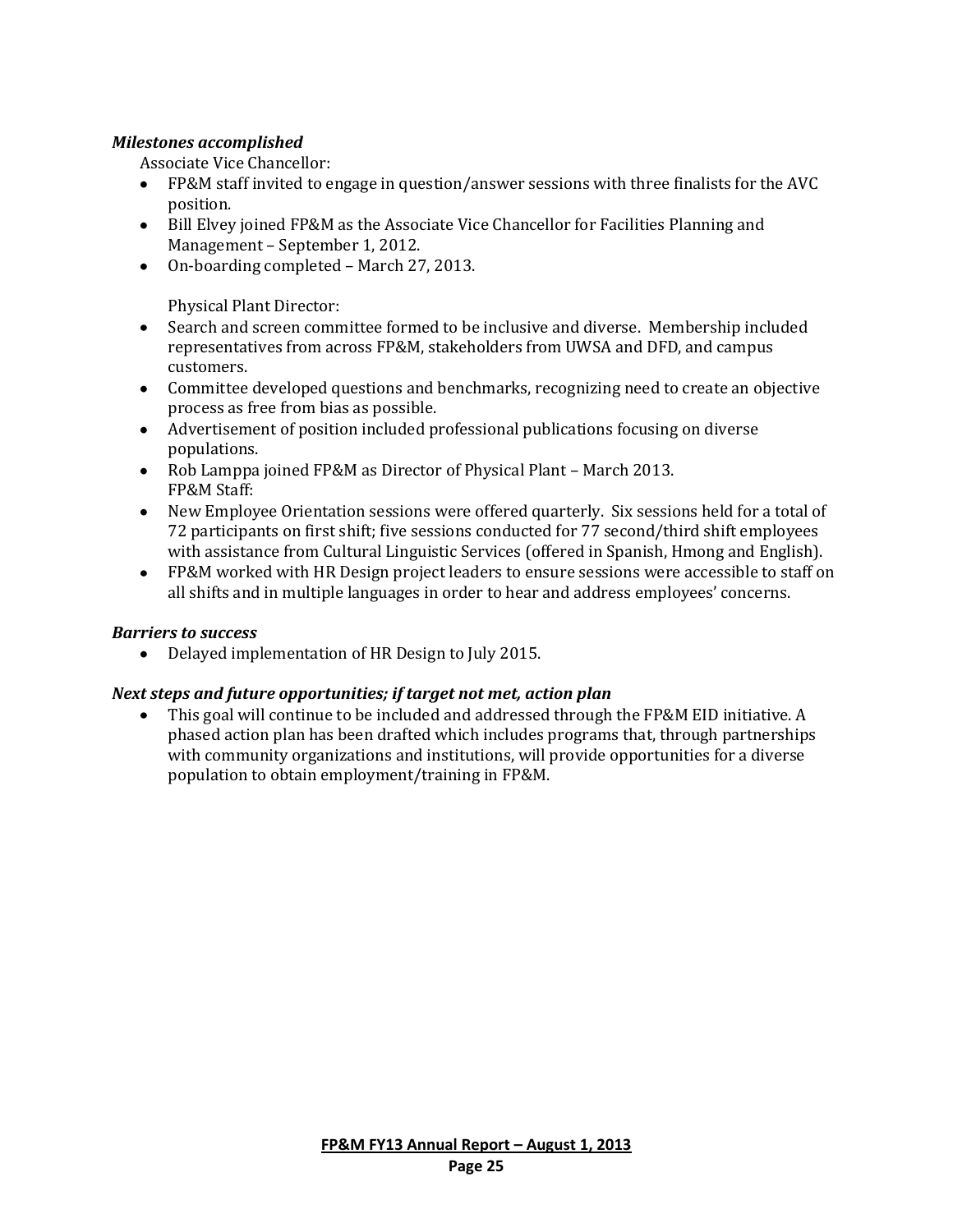# **Section 4: FP&M Strategic and Operational Priorities – Summary Chart**

| <b>Priority area</b>               | Goal/Objective                                                                                                                                         | <b>Baseline measure</b>                                                                                     | <b>Defined target</b>                                                                                      | <b>Year-end actual</b><br>measure                                                                           |
|------------------------------------|--------------------------------------------------------------------------------------------------------------------------------------------------------|-------------------------------------------------------------------------------------------------------------|------------------------------------------------------------------------------------------------------------|-------------------------------------------------------------------------------------------------------------|
| Resource stewardship               | 1: Provide project<br>management services for<br>capital projects.                                                                                     | Budget, schedule and<br>specifications established<br>by construction<br>documents and<br>contractors' bid. | Complete projects to<br>required quality, on budget<br>and on schedule.                                    | 8 major projects met<br>targets. Schedules<br>delayed on two projects<br>due to site<br>conditions/weather. |
| Resource stewardship               | 2: Complete the Design<br>Guidelines and Update the<br>2005 Campus Master Plan<br>for presentation to the<br><b>City of Madison Plan</b><br>Commission | Not established.                                                                                            | Approval by all<br>stakeholders and the City<br>of Madison Plan<br>Commission in 2013.                     | In process. Target<br>adjusted to January<br>2014.                                                          |
| Process improvement:<br>Technology | 3A: Complete the<br>installation of the Access<br>and Revenue Control<br>system in parking<br>structures.                                              | 2010 - No ARC systems<br>in any of the 15 parking<br>garages on campus.                                     | Goal for FY13 - complete<br>installation in remaining 5<br>parking garages.                                | 2 installations complete.<br>3 remaining to be<br>installed in August<br>2013.                              |
| Resource stewardship               | 3B: Complete design and<br>gain approval for<br>construction of the<br>Hospital parking structure<br>expansion.                                        | Project initiated due to<br>capacity issues with<br>existing ramp.                                          | Project to add 700 spaces.<br>Complete design concept<br>report and cost estimate.                         | On track for approval of<br>project in 2013,<br>construction starts in<br>2014.                             |
| Process improvement                | 3C: Complete a study of<br>the campus bus system<br>and implement changes to<br>improve effectiveness and<br>efficiency of the system.                 | Cost of service<br>Headway<br>Ridership                                                                     | Improve efficiency.<br>Improve accessibility for<br>those with disabilities.                               | Study completed.<br>Implementation plan<br>will be developed into a<br>new goal/objective in<br>FY14 plan.  |
| Process improvement                | 3D: Implement a bicycle<br>way finding program.                                                                                                        | No baseline established.                                                                                    | Increase use of dedicated<br>bicycle routes and paths.                                                     | Not completed.<br>Planning to continue in<br>FY14.                                                          |
| Process improvement:<br>Technology | 3E: Complete redesign of<br>the parking permit<br>renewal process to allow<br>for annual renewal.                                                      | Annual process to<br>prioritize, offer, approve<br>and accept                                               | Actively manage only 20%<br>of employees who need<br>parking (reduce cycle time,<br>improve satisfaction). | Delayed until new<br>system operable.<br><b>Planning for Summer</b><br>2014 implementation.                 |